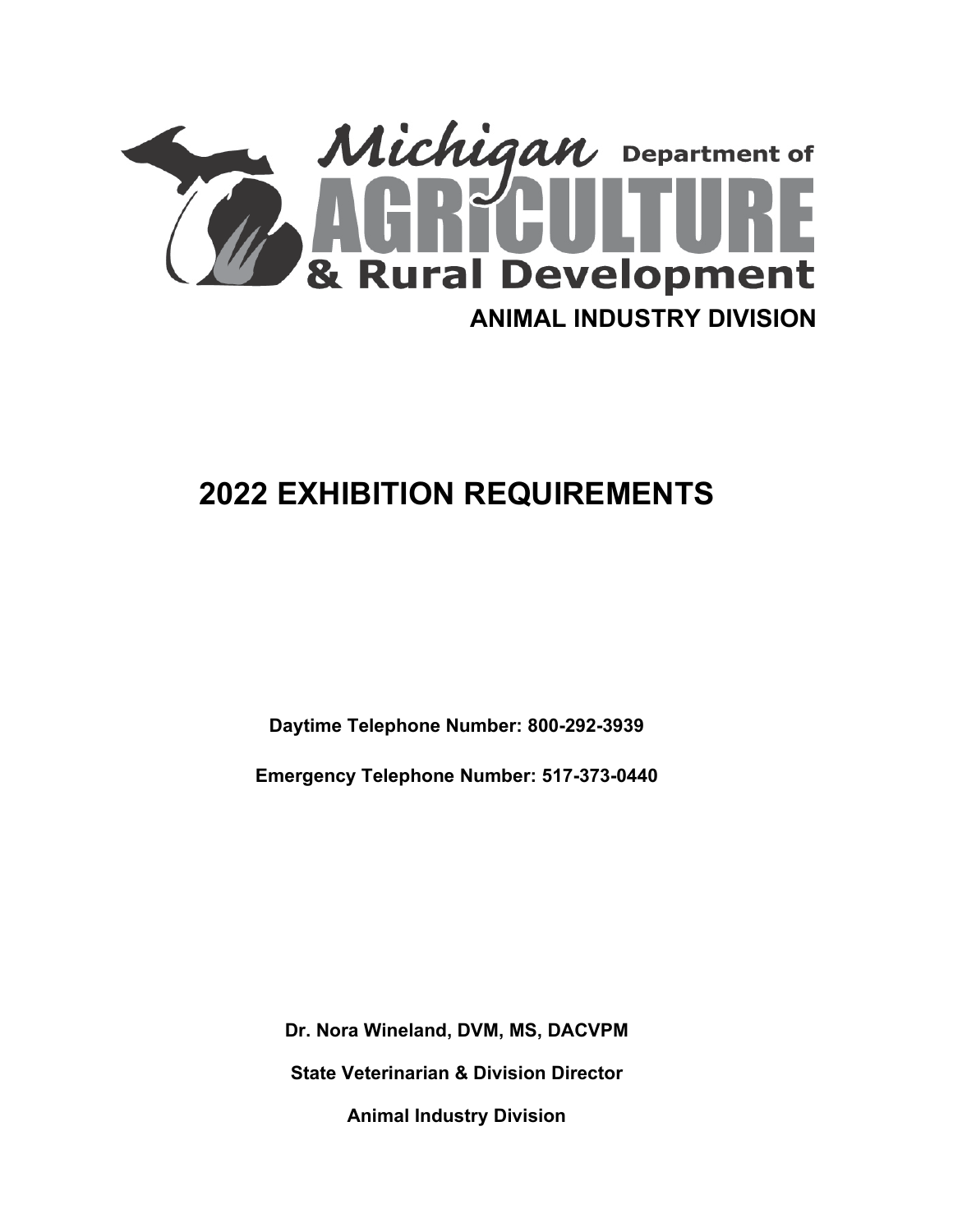### <span id="page-1-1"></span>MICHIGAN DEPARTMENT OF AGRICULTURE AND RURAL DEVELOPMENT **ANIMAL INDUSTRY DIVISION 2022 EXHIBITION REQUIREMENTS**

### **Table of Contents**

<span id="page-1-0"></span>

| GENERAL REQUIREMENTS FOR OUT-OF-STATE EXHIBITORS OF ANIMALS 6              |  |
|----------------------------------------------------------------------------|--|
|                                                                            |  |
|                                                                            |  |
|                                                                            |  |
|                                                                            |  |
| $\circ$                                                                    |  |
| Movement Requirements for the Accredited Free Zone-Excluding Presque Isle8 |  |
|                                                                            |  |
|                                                                            |  |
|                                                                            |  |
|                                                                            |  |
|                                                                            |  |
|                                                                            |  |
|                                                                            |  |
|                                                                            |  |
|                                                                            |  |
|                                                                            |  |
|                                                                            |  |
|                                                                            |  |
|                                                                            |  |
|                                                                            |  |
|                                                                            |  |
|                                                                            |  |
|                                                                            |  |
|                                                                            |  |
|                                                                            |  |
|                                                                            |  |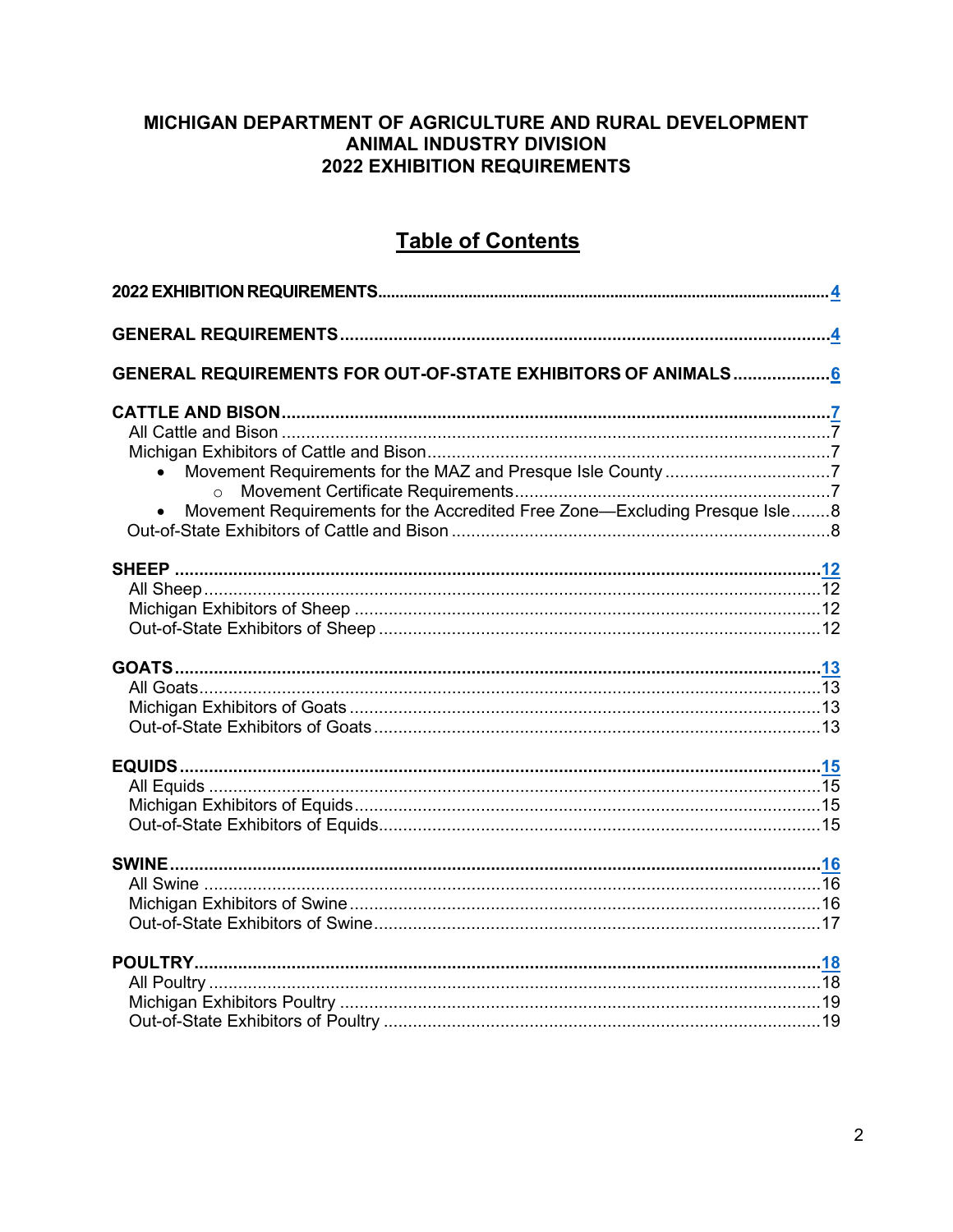| NATIVE TO MICHIGAN WILDLIFE OR EXOTIC, CIRCUS AND ZOO ANIMALS 25                |
|---------------------------------------------------------------------------------|
|                                                                                 |
| Michigan Exhibitors of Native Wildlife or Exotic, Circus and Zoo Animals 25     |
| Out-of-State Exhibitors of Native Wildlife or Exotic, Circus and Zoo Animals 26 |
|                                                                                 |
|                                                                                 |
|                                                                                 |
|                                                                                 |
| <b>INCLUDED IMAGES</b>                                                          |
|                                                                                 |
|                                                                                 |
|                                                                                 |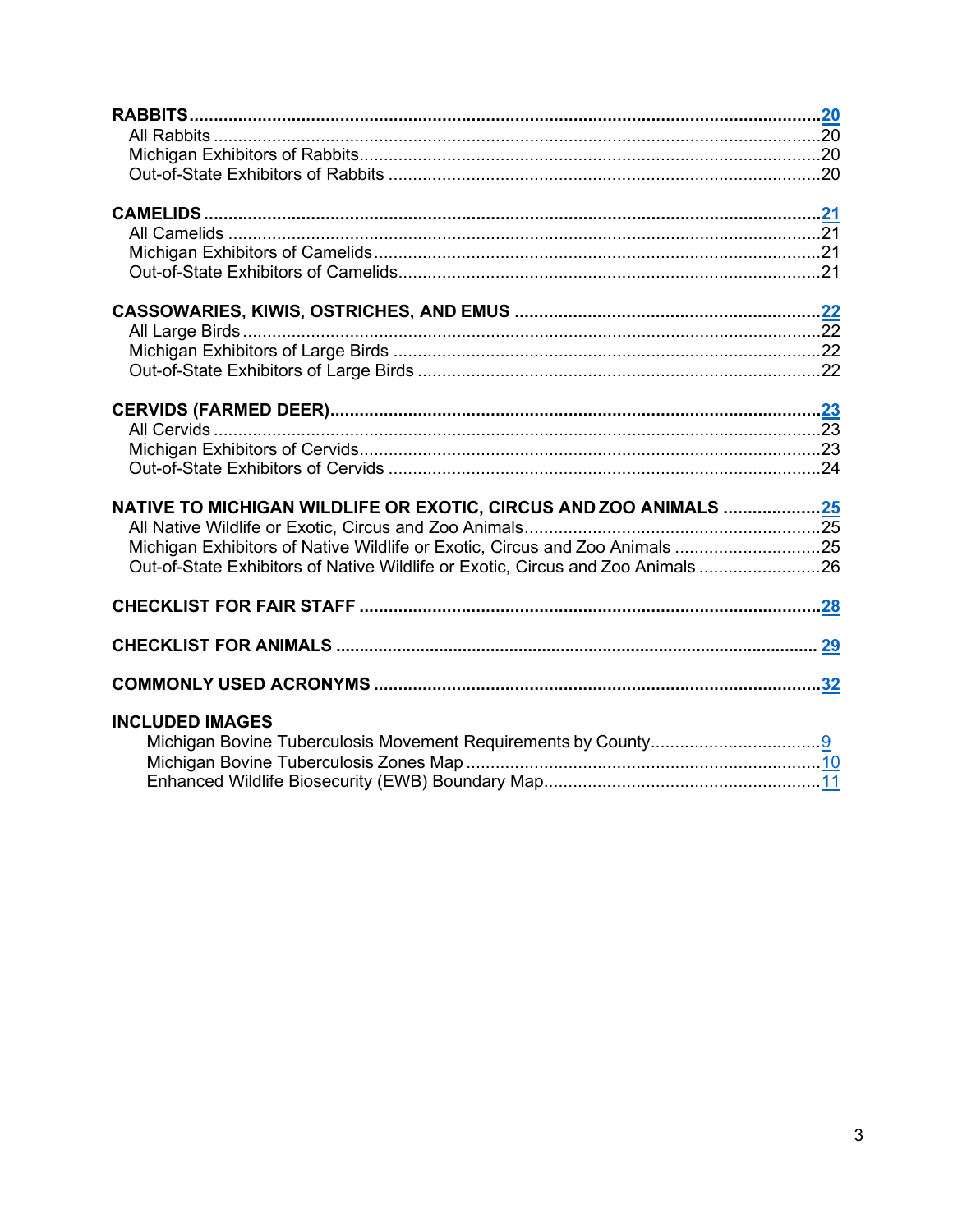# **2022 EXHIBITION REQUIREMENTS**

<span id="page-3-0"></span>[https://www.michigan.gov/mdard/0,4610,7-125-48096\\_49214-401893--,00.html](https://www.michigan.gov/mdard/0,4610,7-125-48096_49214-401893--,00.html)

### **REVISED December 2021 (Replaces All Previous Editions)**

*The term "livestock" refers to those species of animals used for human food and fiber or to those species of animals used for service to humans. Thus, "livestock" includes (but is not limited to) cattle, sheep, New World camelids (llamas, alpacas, vicunas, and guanacos), goats, bison, privately-owned cervids, ratites (cassowaries, kiwis, rheas, ostriches, and emus), swine, equine, poultry, aquaculture, and rabbits. However, "livestock" does not include dogs and cats.*

# **GENERAL REQUIREMENTS**

[Return to the Table of Contents](#page-1-0)

<span id="page-3-1"></span>Exhibitors at state, county, and district fairs (along with other livestock exhibitions, expositions, and shows) are required to comply with all the statutory and regulatory provisions of the State of Michigan relating to animal health outlined in the Animal Industry Act, 1988 PA 466, [MCL 287.701-287.747.](http://legislature.mi.gov/doc.aspx?mcl-Act-466-of-1988) All references to "animals" below include, but are not limited to, animals exhibited by 4-H and other youth, open classes, petting zoos, rodeos, circus animals, racing pigs, pony rides, and exotic animals.

- 1. **A person who suspects or confirms an animal is either affected by a reportable disease or contaminated with a toxic substance shall immediately report the case to the Michigan Department of Agriculture and Rural Development, Animal Industry Division (MDARD AID) by calling 800-292-3939 (daytime telephone) or 517-373-0440 (after hours emergencies).**
- 2. Livestock with clinical signs of infectious, contagious, or toxicological disease, either at check-in or during the event, shall be removed from the fair, exhibition, exposition, or show. Alternatively, by permission of MDARD AID, such livestock may be isolated on the premises. An accredited veterinarian's knowledge and advice should be sought out by an exhibitor or exhibition staff to assess an animal for clinical signs of an infectious, contagious, or toxicological disease.
- 3. A fair, exhibition, exposition, or show authority shall have an accredited veterinarian on call whenever there are animals on the premises.
- 4. All cattle, bison, farmed deer, goats, and sheep shall bear official United States Department of Agriculture (USDA) identification before they leave their home premises. Swine require official USDA identification prior to being exhibited.
- 5. It is the responsibility of exhibitors to ensure that all test charts, official identification, and interstate certificates of veterinary inspection or other movement documents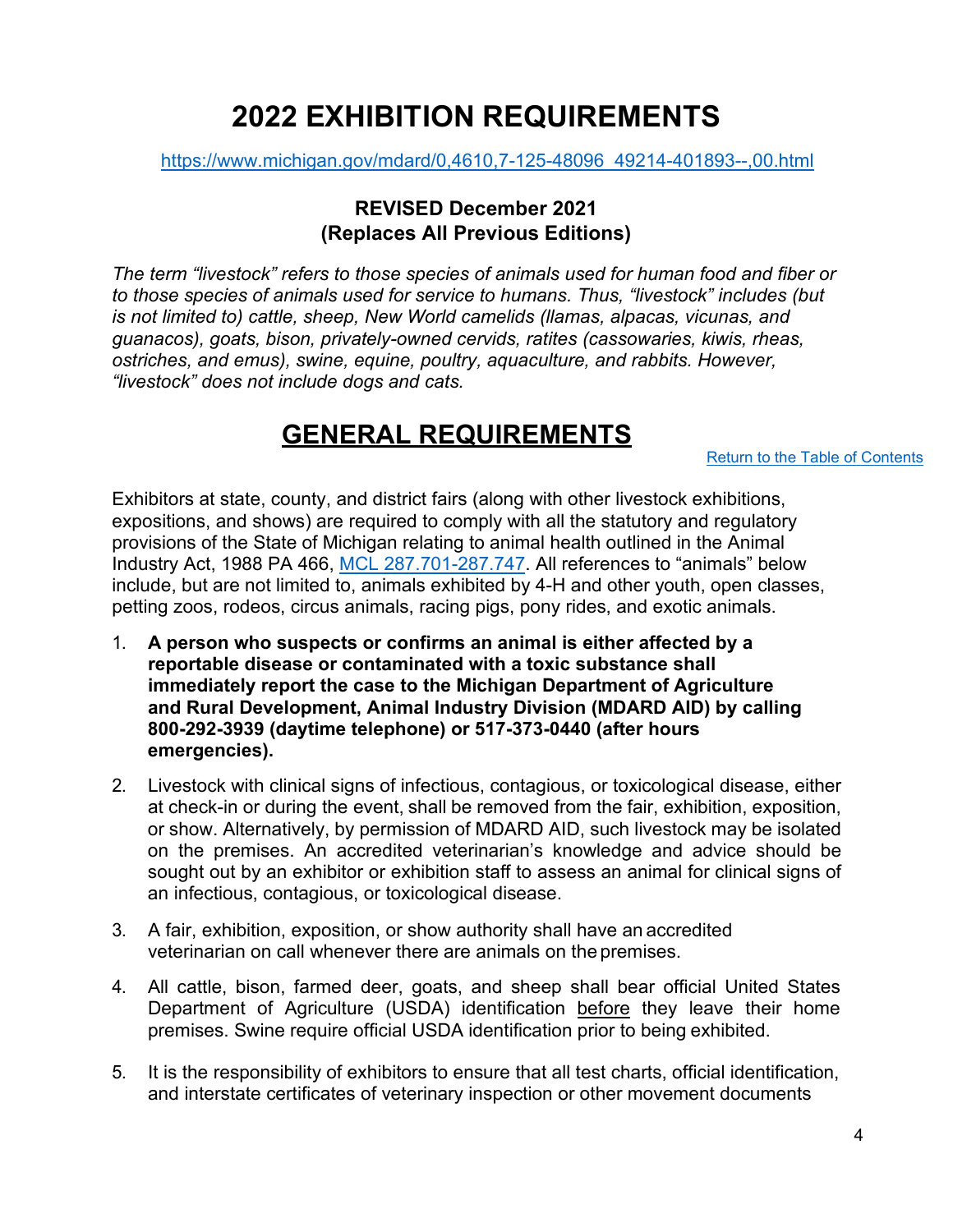required by this act accompany their animal(s) and that proof of fulfilling these requirements is provided to the director of the department (or his/her authorized representative) and/or fair, exhibition, exposition, or show authority upon request.

- 6. A fair, exhibition, exposition, or show authority shall do all of the following:
	- a. Notify exhibitors of the official identification, health tests, and certificates of veterinary inspection or other [movement documents](https://www.michigan.gov/mdard/0,4610,7-125-48096_48149---,00.html) required for importation into and exhibition in this state.
	- b. Examine and approve required official identification, certificates of veterinary inspection or other movement documents, test charts, and other required documentation before displaying,exhibiting, or stabling the animals in the exhibition area or before commingling with other animals.
	- c. Provide shipping arrangements for all exhibited livestock that are to be removed from the fair, exhibition, exposition, or show facility for direct movement to slaughter or to a market for livestock auction, as that term is defined in [1937 PA](http://legislature.mi.gov/doc.aspx?mcl-Act-284-of-1937)  [284, MCL 287.121 to](http://legislature.mi.gov/doc.aspx?mcl-Act-284-of-1937) 287.131.
	- d. Notify exhibitors whether poultry vaccinated against infectious laryngotracheitis are allowed in the fair, exhibition, or exposition.
- 7. A fair or exhibition may require additional testing or vaccination of animals before entry and during the fair, exhibition, exposition, or show.
- 8. Whenever an official test is conducted or an official vaccination is administered by an accredited veterinarian, livestock shall, unless exempted, be permanently identified in a manner approved by MDARD AID.
- 9. Unless otherwise approved or waived by the director, all the following apply to exhibition facilities:
	- a. A facility for exhibition of animals shall be constructed in a manner to allow sufficient separation of each exhibitor's animals and to allow for sufficient separation of species. The facility shall be constructed of a material that can be adequately cleaned and disinfected.
	- b. Animal housing shall be constructed and placed to provide adequate light and ventilation that are appropriate for the animals being housed.
	- c. An exhibition facility and its associated buildings shall be cleaned and disinfected with a state veterinarian-approved disinfectant and used in accordance with label instructions before animals are admitted.
		- o Virkon-S
		- o Accelerated Hydrogen Peroxides (Accel, Intervention, or Rescue)
		- $\circ$  Bleach (such as Clorox) at a ratio of 1:32, which is  $\frac{1}{2}$  cup (4 oz.) to one gallon of water. **Do not add ammonia to bleach/water mixture**.
		- o Phenolic disinfectants (like Pinesol) for poultry equipment and coops
	- d. Access to hand-cleansing facilities or hand-sanitizing methods shall be available in close proximity to each building that houses animals.
	- e. Bedding used by livestock, feed waste, shipping containers, and other animalassociated waste shall be removed from the animal area and disposed of in a timely and responsible manner.
	- f. An animal shall not be used as a prize at a carnival or a midway activity unless approved by the director.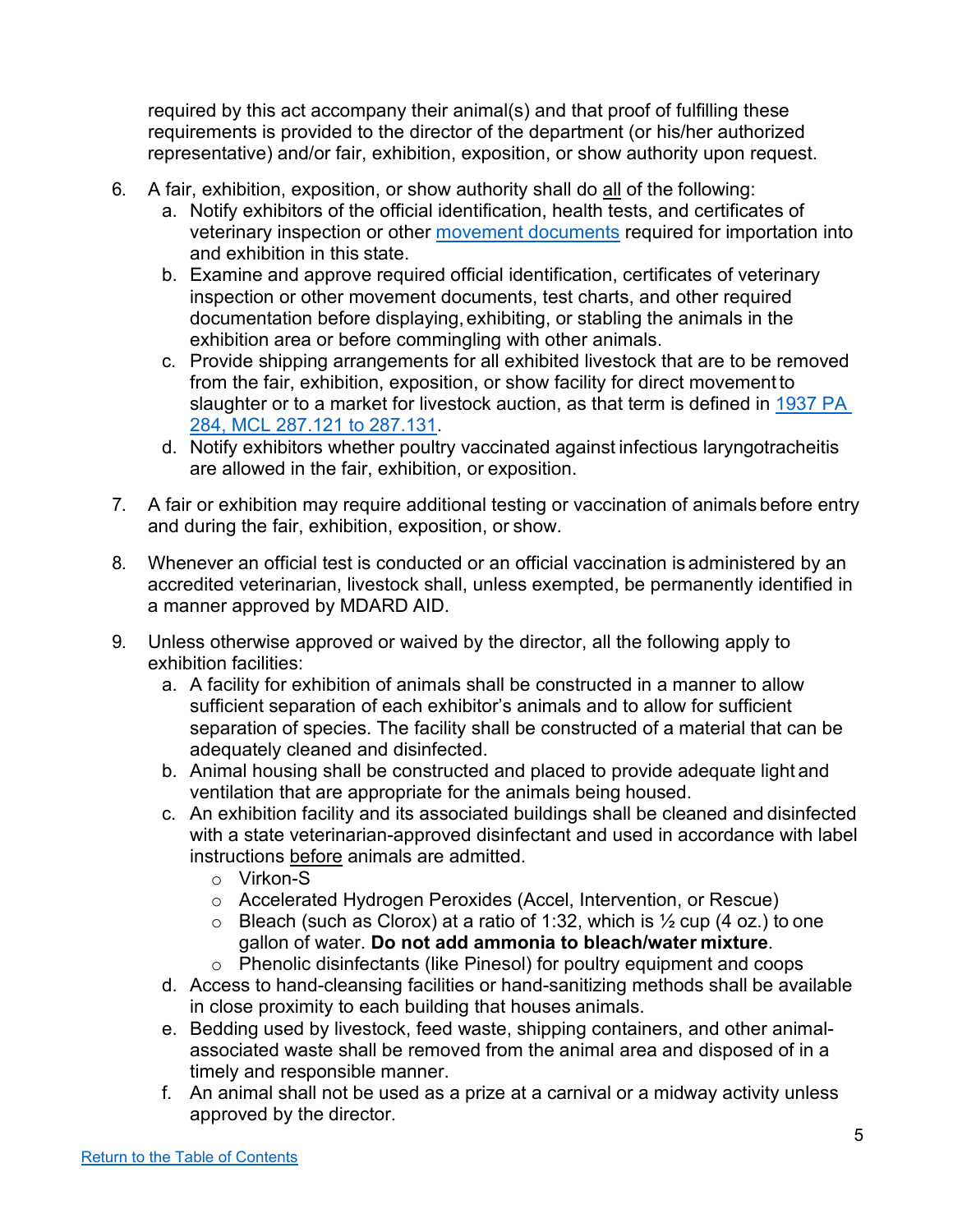# <span id="page-5-0"></span>**GENERAL REQUIREMENTS FOR OUT-OF-STATE EXHIBITORS OF ANIMALS**

- 1. An animal imported for exhibition shall meet the [requirements for](http://www.mi.gov/animalimport)  [importation](http://www.mi.gov/animalimport) of the applicable species and shall be accompanied by a copy of an official interstate health certificate or an official interstate certificate of veterinary inspection that is issued by an accredited veterinarian from the state of origin.
- 2. An animal shall not be diverted to premises other than the destination site named on the documentation that accompanies the animal.
- 3. It is the responsibility of the exhibitor to ensure that all test charts, official identification, and official interstate certificates of veterinary inspection or other movement documents required by this act accompany the animal(s) of the exhibitor and that proof of fulfilling these requirements is provided to the director and/or fair, exhibition, exposition, or show authority upon request.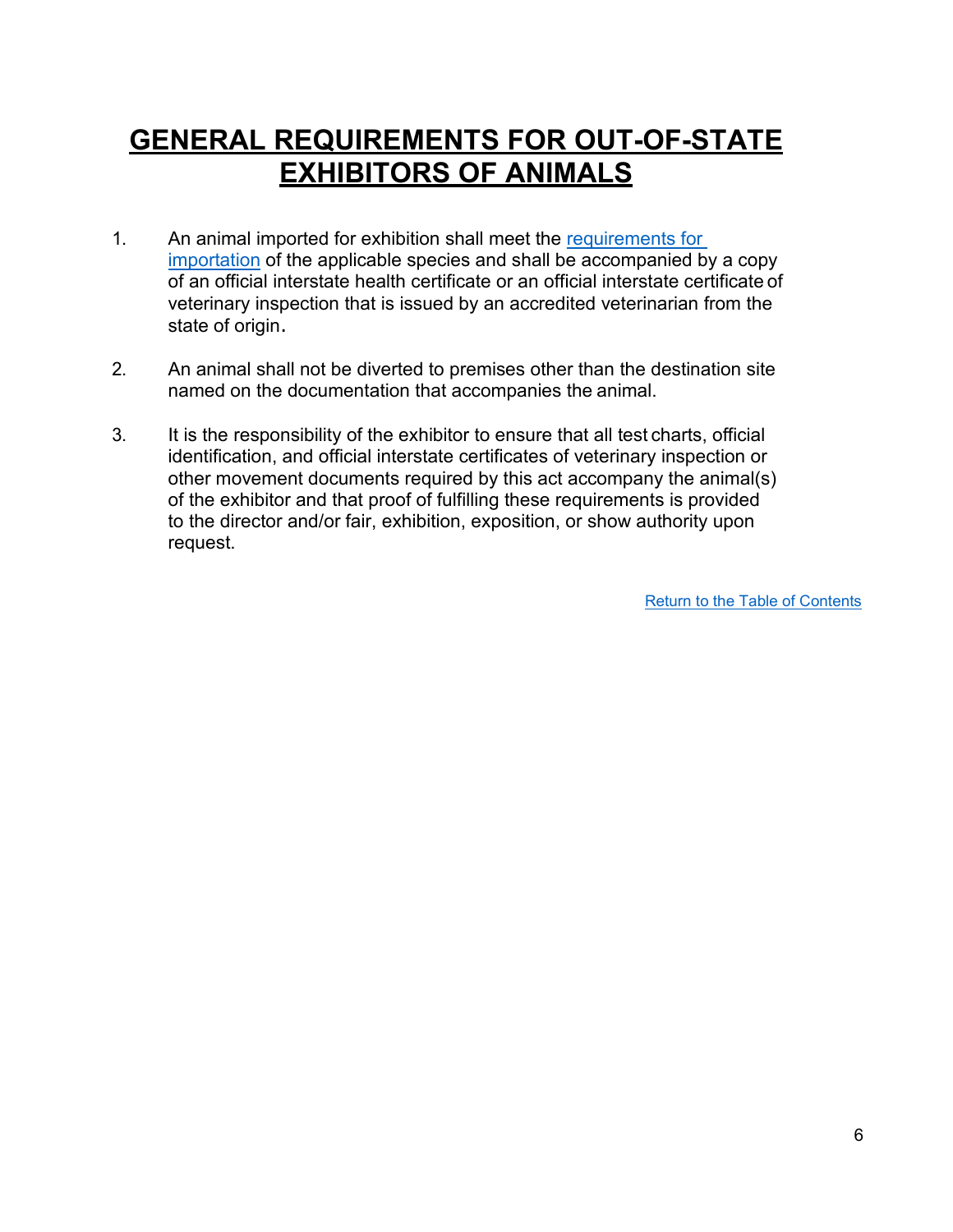# **CATTLE AND BISON**

## <span id="page-6-0"></span>**All Cattle and Bison**

- 1. All cattle and bison shall have USDA-approved official identification ear tags.
- 2. It is recommended that all official identification of cattle be recorded at a fair, exhibition, exposition, show, or sale.

## **Michigan Exhibitors of Cattle and Bison**

- 1. **All in-state cattle and bison moving to a fair, exhibition, exposition, show, or sale are required to have an official Radio Frequency Identification (RFID) ear tag.** All cattle and bison must be identified with an official RFID ear tag prior to movement from a premises. Official identification tags are specific to a premises and may not be transferred to other premises or used on cattle not included in the herd on the premises to which the tags were issued.
- 2. **Modified Accredited Zone (MAZ) and Presque Isle County**: All cattle 15 days of age and older from the MAZ (includes the entirety of Alcona, Alpena, Montmorency, and Oscoda counties—see map on [page 10\)](#page-9-0) and Presque Isle County must also have an approved secondary identification tag. Exhibitors may contact the MDARD AID Atlanta Office at 989-785-5616 or 888-565-8626 for information on these tags.
	- **Movement Requirements for the MAZ and Presque Isle County:**
		- a. All cattle must originate from a herd that is Wildlife Risk Mitigated-verified.
		- b. All cattle from a herd in the Enhanced Wildlife Biosecurity area of the MAZ (see map on [page 11\)](#page-10-0) must come from a herd that is Enhanced Wildlife Biosecurity-verified, and the producer has a signed agreement with USDA Wildlife Services to participate in the Targeted Deer Removal program.
		- c. Cattle must comply with one of the following prior to movement:
			- i. Originate from a bovine tuberculosis (TB) accredited free herd, **OR**
			- ii. Originate from a herd that has completed a negative whole herd bovine TB test within 12 months prior to movement, and complete a negative bovine TB test within 60 days prior to movement, **OR**
			- iii. Cattle less than 60 days of age may be moved without a bovine TB test if they originate from a herd that completed a whole herd TB test within 12 months prior to movement.
		- d. *Movement Certificate Requirements*: An official movement certificate must be obtained prior to movement of any cattle from any premises in the MAZ and Presque Isle County. Cattle being transported must be accompanied by a movement certificate,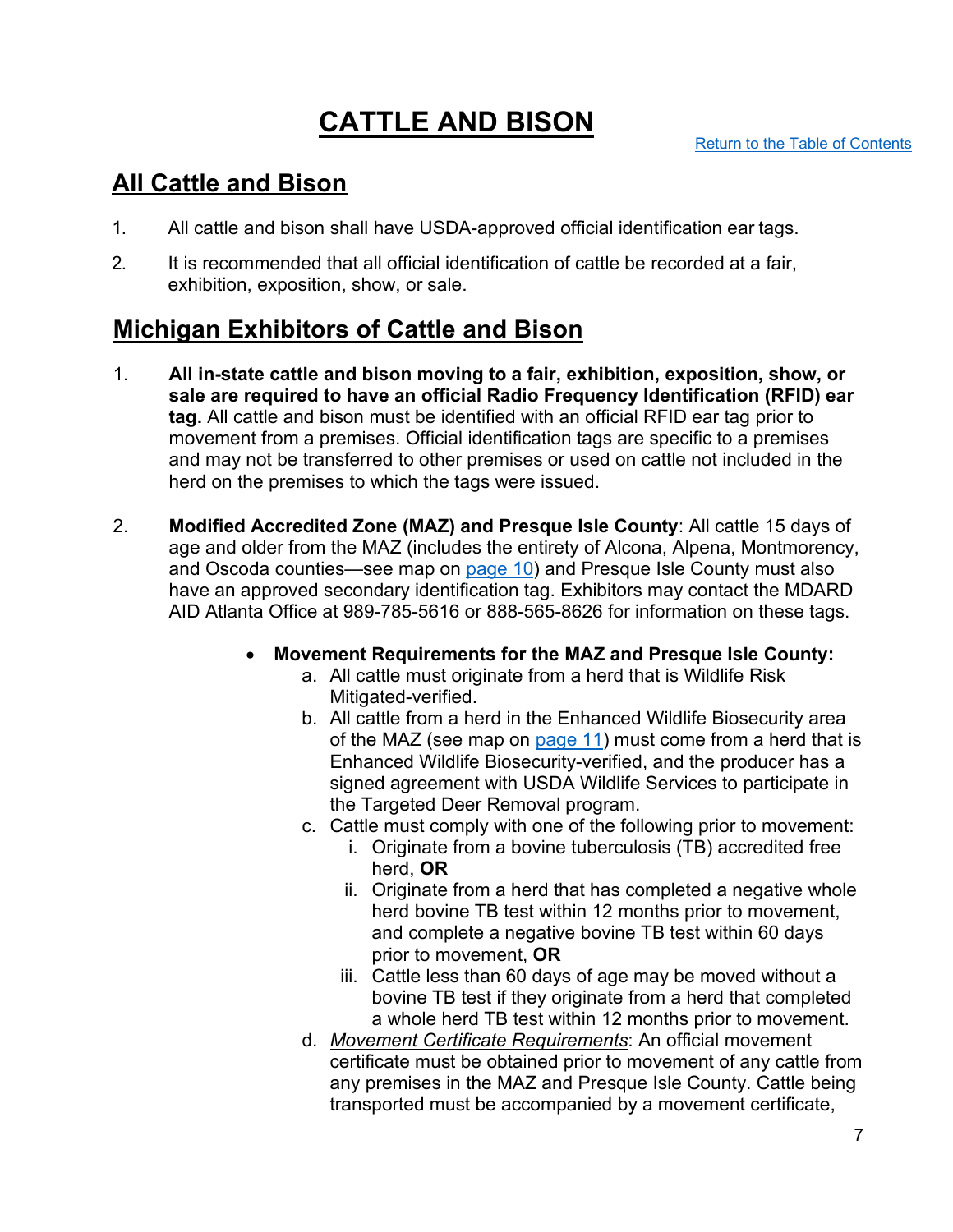and the movement certificate shall be produced upon the request of a law enforcement officer or MDARD.

3. **Movement Requirements for the Accredited Free Zone (TB-Free Zone) excluding Presque Isle County**: This zone includes the remainder of Michigan outside of Alcona, Alpena, Montmorency, Oscoda, and Presque Isle counties. For movement, no bovine TB testing or movement certificates are required prior to movement.

### **Out-of-State Exhibitors of Cattle and Bison**

- 1. Cattle and bison imported into Michigan for exhibition shall be accompanied by an interstate certificate of veterinary inspection (CVI) prepared by an accredited veterinarian from the state of origin.
- 2. Cattle and bison imported into Michigan for exhibition shall have USDAapproved official identification ear tags, and the official ear tag numbers must be recorded on the interstate CVI.

There are no bovine TB or brucellosis testing requirements or brucellosis vaccination requirements for cattle or bison being imported into Michigan from states or areas officially designated as Tuberculosis Accredited Free and Brucellosis Class Free by USDA. If you are interested in bringing cattle into Michigan from states or areas that do not have these designations, please contact MDARD AID at 800-292-3939 prior to entry.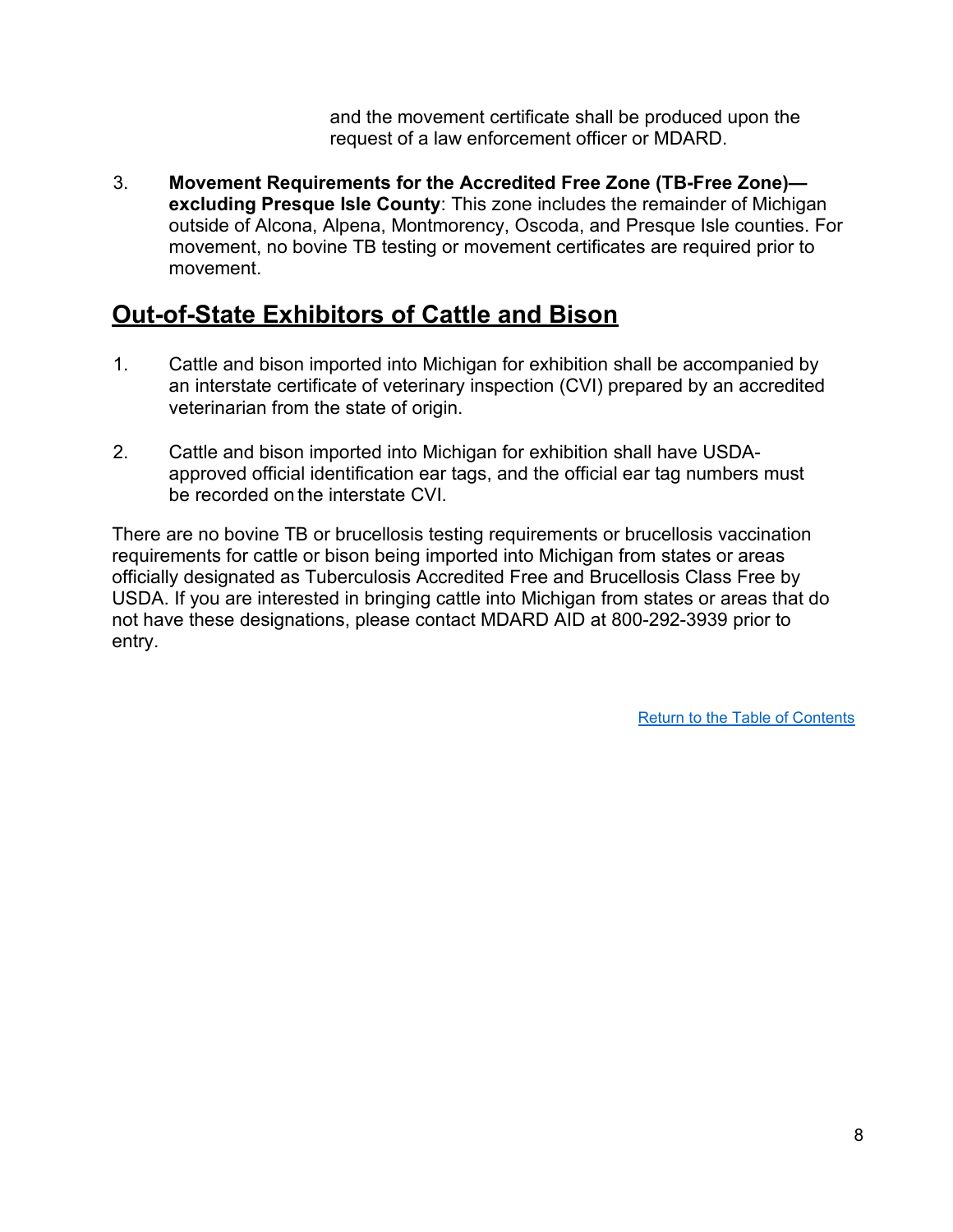# Michigan Bovine TB Requirements by County

| MAZ (Alcona, Alpena, Montmorency, and Oscoda) and Presque Isle* |                                                                                                                                                                                                               |                                                                                                                                                                                                                                                                                                                                                                |                                                |                                                                                                              |                                                                                                                                                                                             |  |  |
|-----------------------------------------------------------------|---------------------------------------------------------------------------------------------------------------------------------------------------------------------------------------------------------------|----------------------------------------------------------------------------------------------------------------------------------------------------------------------------------------------------------------------------------------------------------------------------------------------------------------------------------------------------------------|------------------------------------------------|--------------------------------------------------------------------------------------------------------------|---------------------------------------------------------------------------------------------------------------------------------------------------------------------------------------------|--|--|
|                                                                 | ID                                                                                                                                                                                                            | What TB Testing is Needed to Move**                                                                                                                                                                                                                                                                                                                            |                                                | Movement                                                                                                     | Annual                                                                                                                                                                                      |  |  |
|                                                                 |                                                                                                                                                                                                               | Wildlife Risk Mitigated (WRM)1                                                                                                                                                                                                                                                                                                                                 | Non-WRM                                        | <b>Certificates</b>                                                                                          | Surveillance<br><b>Testing</b>                                                                                                                                                              |  |  |
| 14 Days and Younger                                             | RFID required -<br>Secondary ID<br>not required.                                                                                                                                                              | Must have had a whole herd test (WHT)<br>within 12 months.                                                                                                                                                                                                                                                                                                     | Movement<br>is direct to<br>slaughter<br>only. | Required for<br>all movements<br>except direct<br>to Northern<br>Michigan<br>Livestock (NML)<br>on sale day. | All herds, except<br>approved Freezer Beef,                                                                                                                                                 |  |  |
| 15 - 59 Days                                                    | RFID with an approved<br>Secondary ID is<br>required.<br>For herds approved by<br>MDARD as Freezer Beef,<br>RFID is required and<br>Secondary ID is not<br>required. Movement is<br>direct to slaughter only. |                                                                                                                                                                                                                                                                                                                                                                |                                                |                                                                                                              |                                                                                                                                                                                             |  |  |
| 60 Days and Older                                               |                                                                                                                                                                                                               | Negative TB test within 60 days and originate<br>from a herd that has had a whole herd TB<br>test within 12 months.<br>Steers or spayed heifers only need to have a<br>negative TB test within 60 days prior to<br>movement.<br>*All of the requirements detailed in this column are<br>effective for Presque Isle County beginning<br><b>January 1, 2021.</b> |                                                |                                                                                                              | must annually test all:<br>• Cattle 12 months<br>of age and older<br>• Non-natural<br>additions of any<br>age<br>• Cervids 6 months<br>of age and older<br>that have contact<br>with cattle |  |  |
| Cattle Going to Slaughter                                       | *These requirements are<br>effective for Presque Isle<br>County when TB testing<br>after July 1, 2020, and for<br>movement certificates after<br>July 1, 2021.                                                | No additional testing requirements.                                                                                                                                                                                                                                                                                                                            |                                                | *This requirement is<br>effective<br>for Presque<br>Isle County<br>beginning<br>July 1, 2020.                | *These requirements are<br>effective for Presque Isle<br>County beginning<br>January 1, 2021.                                                                                               |  |  |

\*\* USDA TB accredited herds are exempt from movement testing requirements. Freezer Beef herds must be approved by MDARD.

I In the Enhanced Wildlife Biosecurity (EWB) area, producers must have a verified EWB plan and participate in the Targeted Deer Removal (TDR) program to ship cattle other than directly to slaughter.

<span id="page-8-0"></span>

| Other Affected Counties - Cheboygan, Crawford, Iosco, Otsego, Ogemaw, and Roscommon |             |                                                                                                                                                                                                                                                                                                                              |  |  |  |  |
|-------------------------------------------------------------------------------------|-------------|------------------------------------------------------------------------------------------------------------------------------------------------------------------------------------------------------------------------------------------------------------------------------------------------------------------------------|--|--|--|--|
|                                                                                     | ID          | <b>Surveillance Testing</b>                                                                                                                                                                                                                                                                                                  |  |  |  |  |
| <b>Cattle Moving Anywhere</b>                                                       | <b>RFID</b> | 150 randomly selected herds will be required to have a whole herd TB test. Herds will be selected<br>annually beginning in April 2020. Testing will include the following:<br>• Cattle 12 months of age and older<br>• Non-natural additions of any age<br>• Cervids 6 months of age and older that have contact with cattle |  |  |  |  |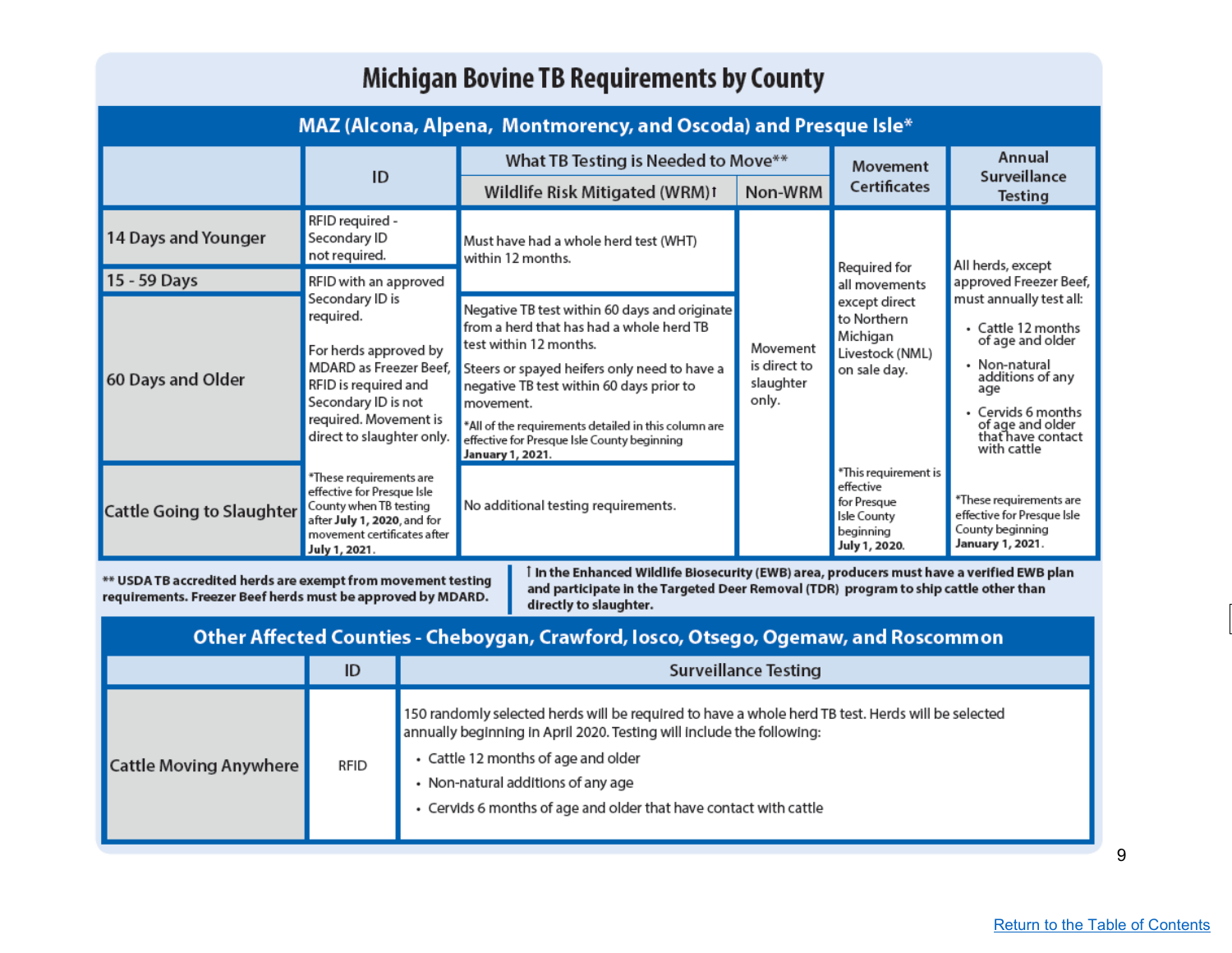### **Michigan Bovine Tuberculosis Zones**

<span id="page-9-0"></span>

These zones are and have been in effect since October 13, 2014.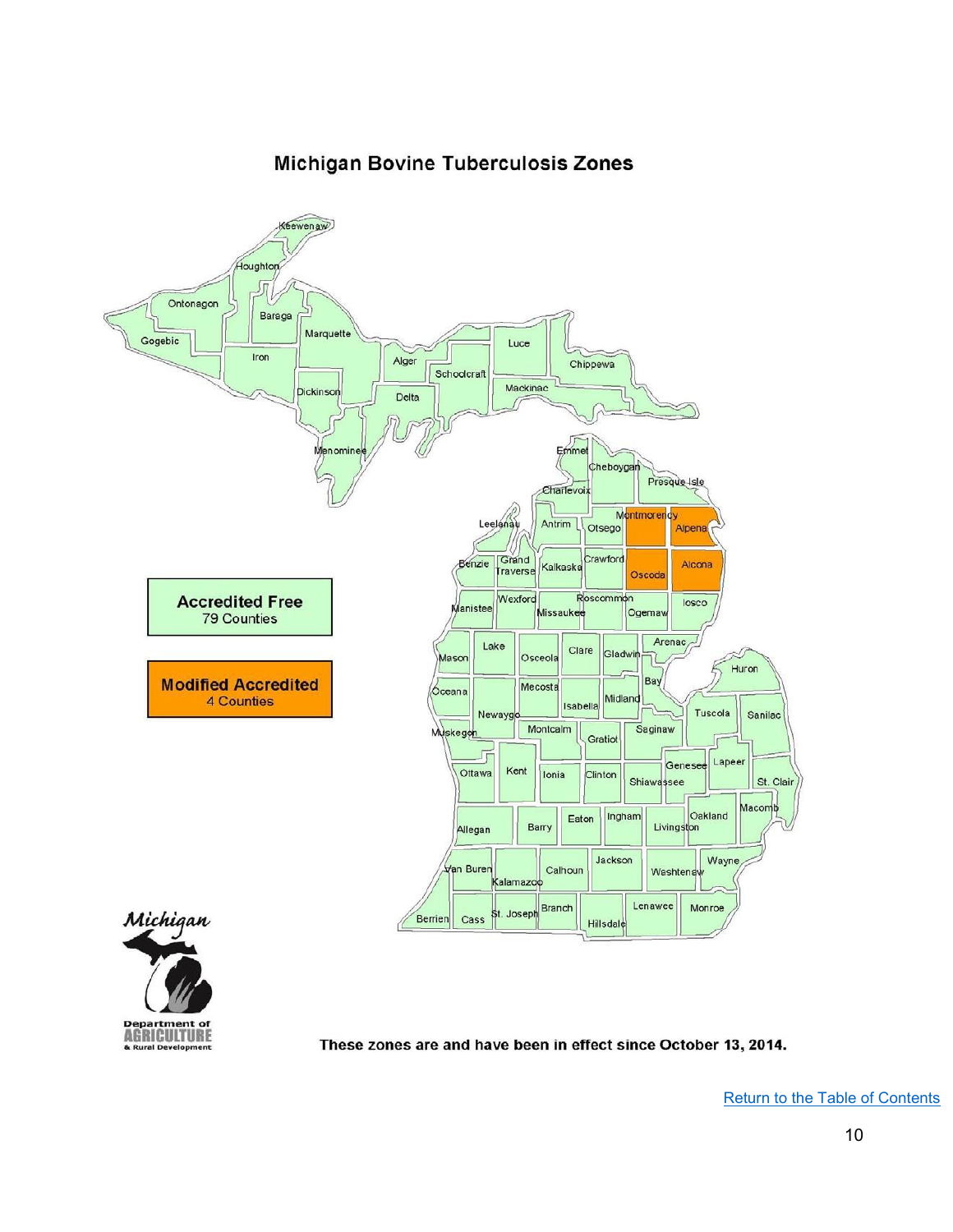<span id="page-10-0"></span>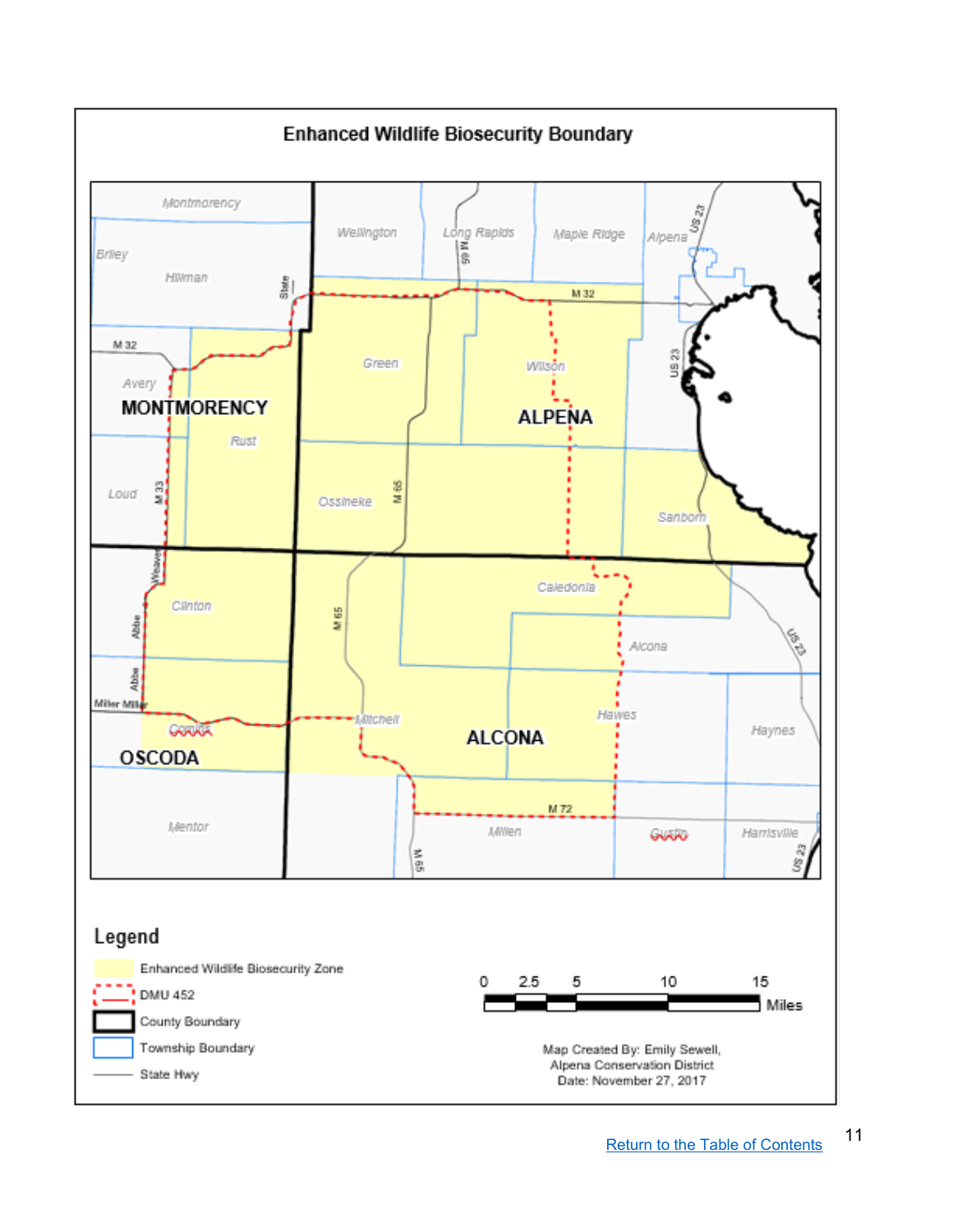# **SHEEP**

# <span id="page-11-0"></span>**All Sheep**

- 1. All sheep exhibited in Michigan shall be identified with an official United States Department of Agriculture (USDA) scrapie program identification tag.
	- a. USDA Scrapie Tag: Free metal scrapie tags are available on a limited basis through the USDA Veterinary Services' Michigan office at 517-337-4705.
	- b. An official neck strap or collar can only be used on animals that cannot be ear tagged due to absent or injured ears. **Tagging in the tail web is unacceptable by the USDA.**
	- c. 840 Radio Frequency Identification (RFID) Ear Tag: Only specific types of RFID tags are approved for use in sheep. RFID tags approved for sheep are lighter and smaller in size than similar tags designed for other species. Using RFID tags approved for other species is not considered official ID for sheep.
	- d. Microchip (Electronic Implantable Device [EID]): Use of microchips is strongly discouraged. **This is not an accepted form of official identification for slaughter animals.** There are many requirements to use a microchip as the sole official identification. For more details, contact the USDA Michigan office at 517-337-4705.
	- e. **Tattoos are not accepted as a form of official identification for sheep at fairs and exhibitions in Michigan.**
- 2. Do not remove official identification prior to weigh-in or showing. It is illegal to remove official USDA identification.

# **Michigan Exhibitors of Sheep**

See [general requirements](#page-3-1) for sheep. There are no specific in-state movement requirements.

# **Out-of-State Exhibitors of Sheep**

Sheep imported into Michigan for exhibition shall be accompanied by an interstate certificate of veterinary inspection prepared by an accredited veterinarian from the state of origin.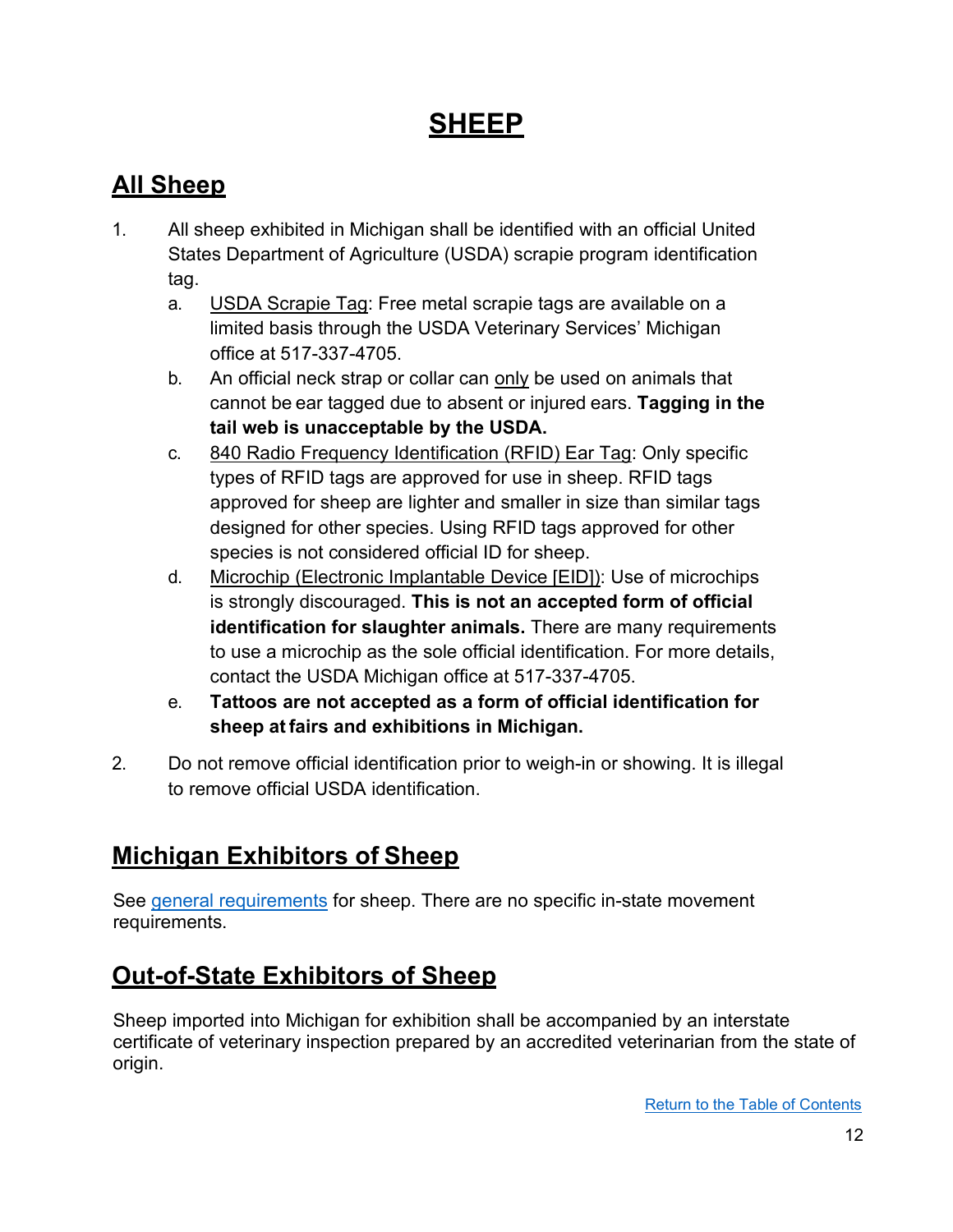# <span id="page-12-0"></span>**GOATS**

## **All Goats**

1. All goats shall be identified with official United States Department of Agriculture (USDA) scrapie program identification.

Official ID is:

- a. USDA Scrapie Tag: Free metal scrapie tags are available on a limited basis through the USDA Veterinary Services' Michigan office at 517-337-4705.
- b. Legible Tattoo: Official breed registration tattoo (a copy of the registry certificate listing the tattoo must accompany the animal). Tattoos **MUST** be legible. **Tattoos are not accepted as a form of official ID for slaughter animals.**
- c. An official neck strap or collar can only be used on animals that cannot be ear tagged due to absent or injured ears. Tagging in the tail web is unacceptable by the USDA.
- d. 840 Radio Frequency Identification (RFID) Ear Tag: Only specific types of RFID tags are approved for use in goats. RFID tags approved for goats are lighter and smaller in size than similar tags designed for other species. Using RFID tags approved for other species is not considered official identification for goats.
- e. Microchip (Electronic Implantable Device [EID]): Use of microchips is strongly discouraged. **This is not an accepted form of official identification for slaughter animals.** There are many requirements to use a microchip as the sole official identification. For more details, contact the USDA Michigan office at 517-337-4705.
- 2. Do not remove official identification prior to weigh-in or showing. It is illegal to remove official USDA identification.

# **Michigan Exhibitors of Goats**

See [general requirements](#page-3-1) for goats. There are no specific in-state movement requirements.

# **Out-of-State Exhibitors of Goats**

- 1. Goats imported into Michigan for exhibition shall be accompanied by an interstate certificate of veterinary inspection (CVI) prepared by an accredited veterinarian from the state of origin.
- 2. Currently, there are no tuberculosis testing requirements for out-of-state goats.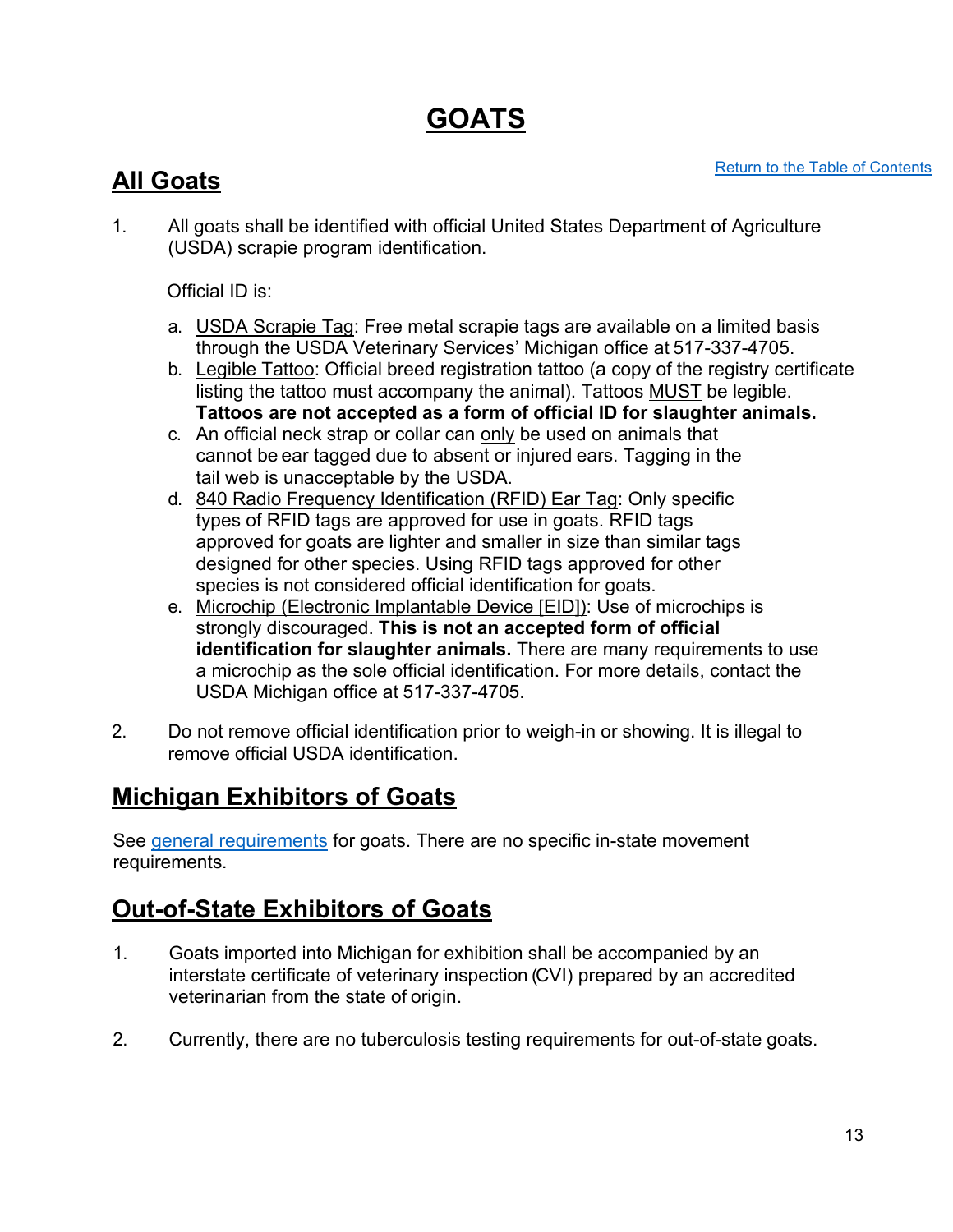- 3. Goats entering this state shall meet one or more of the following requirements regarding brucellosis:
	- a. Goats entering Michigan for exhibition purposes only and returning to their state and premises of origin following the exhibition have no brucellosis test requirement.
	- b. Goats entering Michigan to remain in Michigan must meet the brucellosis test requirement as follows:
		- i. Goats more than six months old, except wethers, shall test negative to an official test for brucellosis within 30 days before importation, with the official results of the test recorded on the official CVI by the accredited veterinarian preparing the certificate, **OR**
		- ii. Goats must originate directly from a herd that is certified brucellosisfree, and this must be recorded on the official CVI by the accredited veterinarian preparing the certificate.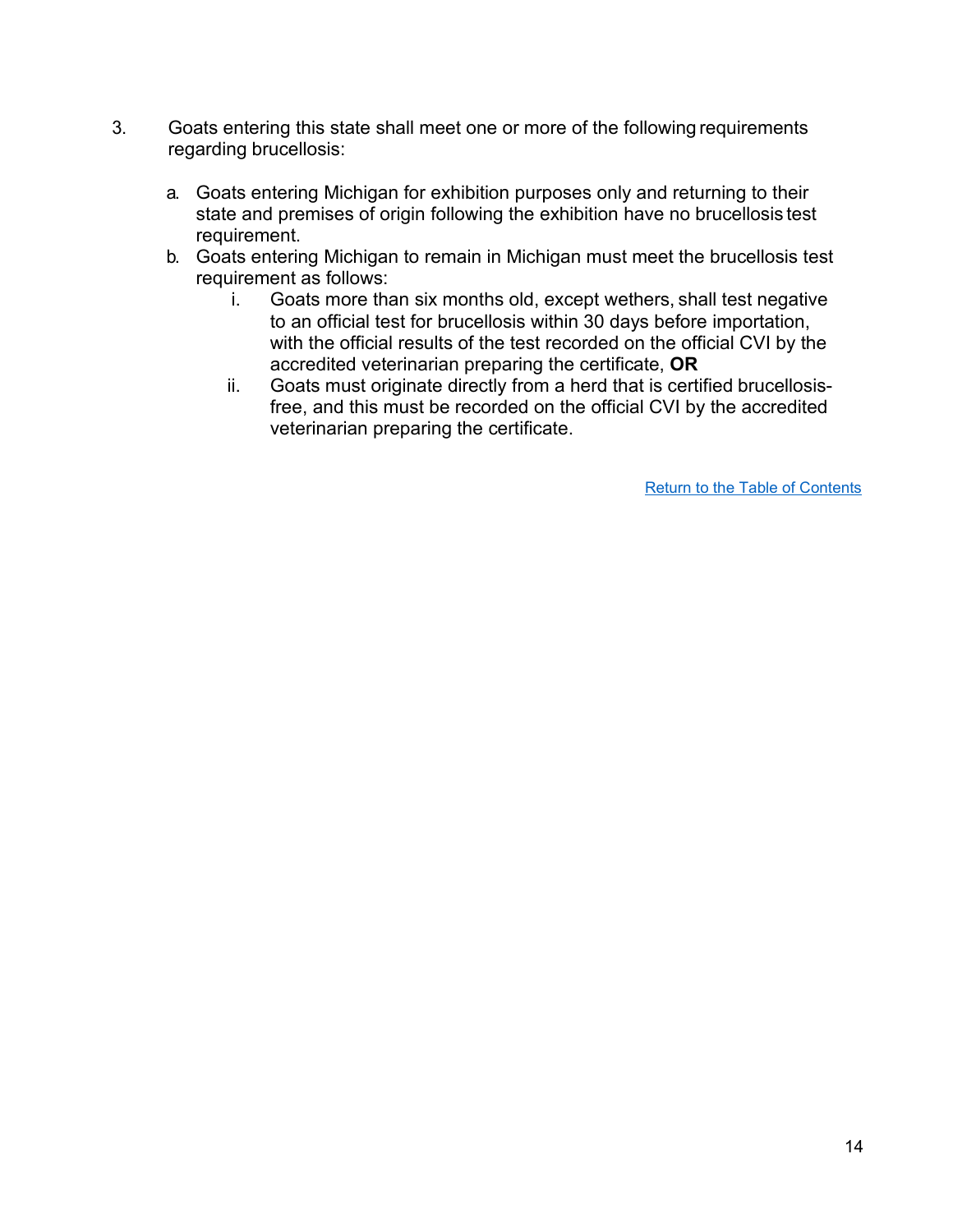# **EQUIDS**

# **All Equids**

- 1. All equids, except foals less than six months of age and nursing their dam, must have proof of a negative test to Equine Infectious Anemia (EIA), (Coggins Test), conducted within the previous 12 months. An official EIA laboratory report constitutes such proof. Blood samples for EIA testing must have been collected by a USDA accredited category II veterinarian.
- 2. An owner of an equid or an organization sponsoring an event involving equids may require an official EIA test for the equids involved in an equid group activity or that are commingling with or in proximity to other equids.

## **Michigan Exhibitors of Equids**

See [general requirements](#page-3-1) for equids.

## **Out-of-State Exhibitors of Equids**

- 1. Equids imported into Michigan for exhibition shall be accompanied by an official interstate certificate of veterinary inspection (CVI) prepared by an accredited veterinarian from the state of origin.
- 2. The interstate CVI must include the identification of each animal. Examples of identification include:
	- a. Digital photograph
	- b. Electronic identification device (ex. ISO compliant microchip)
	- c. Detailed description (name, age, sex, breed, color, markings, and other types of markings such as scars, brands, tattoos, etc.)
- 3. All equids, except foals under six months of age and nursing their dam, being moved into the state must test negative to an official EIA test within the previous 12 months. The date, name of laboratory, accession number, and the results of the latest EIA test must be documented on the interstate CVI.
- 4. Quarter Horses must have a negative equine piroplasmosis (EP) test, specifically c-ELISA for Theileria equi within 12 months, if coming to Michigan for racing, training for racing, or stabling for racing.

The date of test, negative result, and type of test must be provided on the CVI. Blood samples for EP testing must be collected by an accredited veterinarian and tested at an approved USDA laboratory.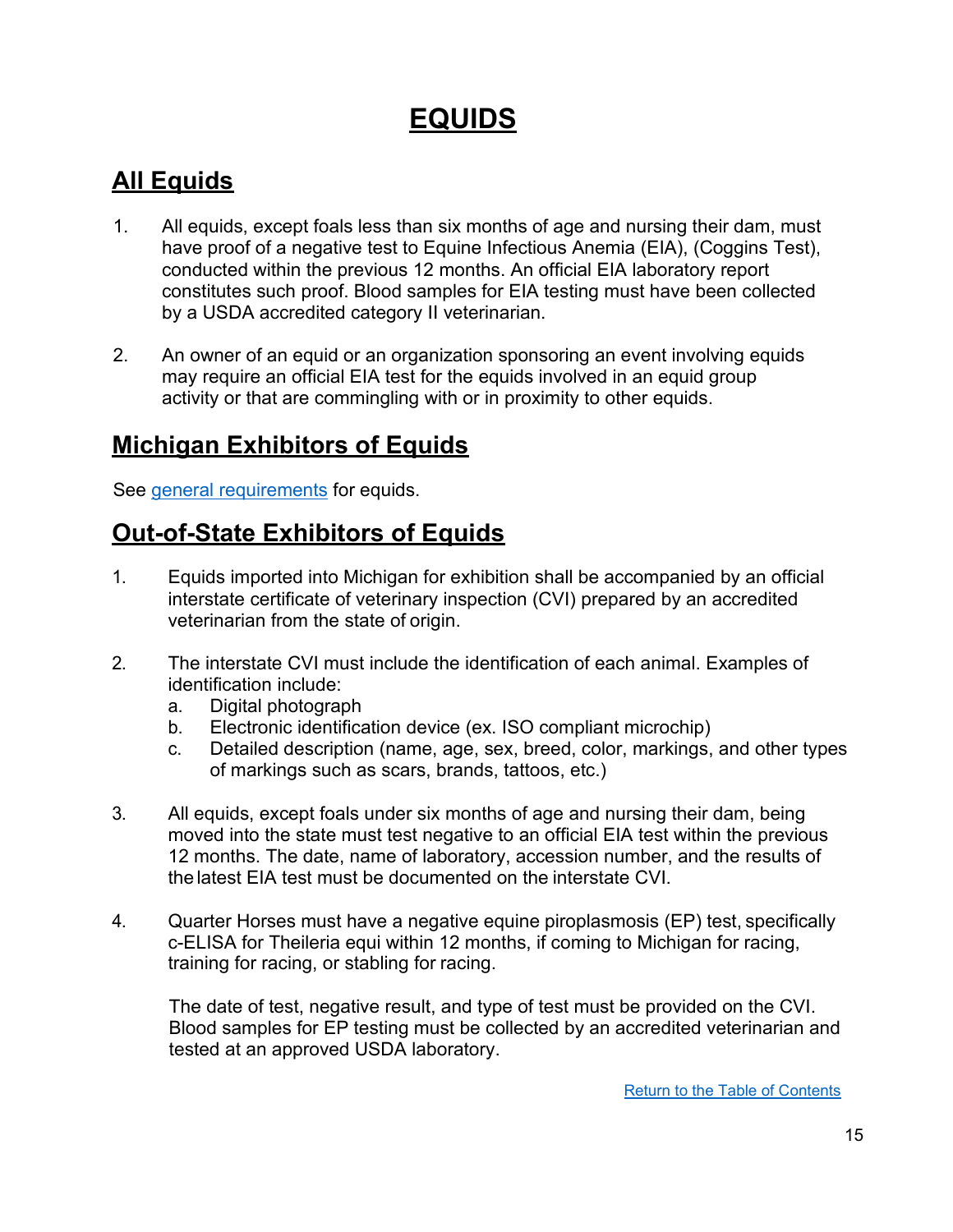# **SWINE**

[Return to the Table of Contents](#page-1-0)

## <span id="page-15-0"></span>**All Swine**

- 1. All swine shall be identified with official USDA identification. **Note: Tattoos are not accepted as an official form of identification for swine at fairs and exhibitions in Michigan.**
- 2. **Swine at a fair, exhibition, exposition, or show that develop a fever of 105°F or greater must be immediately reported to MDARD AID at 800-292-3939 (during business hours) or 517-373-0440 (after hours).**
- 3. Importation of swine vaccinated against pseudorabies is prohibited.
- 4. Importation of swine fed or exposed to raw garbage is prohibited.
- 5. A person shall not import feral swine or any crosses of feral swine. "Feral swine" are defined as Eurasian or Russian Boars (Sus scrofa Linnaeus), Russian Boar crosses, or any swine that have lived part of their life as free roaming or not under the husbandry of man.
- 6. Russian Boars (Sus scrofa Linnaeus) and hybrids of Russian Boars are invasive species and possession of these animals is prohibited by state law. Questions about individual animals should be directed to the Michigan Department of Natural Resources (MDNR) at 517-284-9453.

### **Michigan Exhibitors of Swine**

All swine shall be identified with an official USDA identification (see options below). **Note: Tattoos are not accepted as official identification for any pigs at fairs/exhibitions in Michigan**.

### **Official Identification Options**:

- National Uniform Eartagging System (NUES) ear tag.
- Animal Identification Number (AIN) 840 ear tag.
- Ear tag with the seven-character federal premises identification number (PIN) or six to eight-character state location identification number (LID) of the premises of where the pigs originated, and a unique management identification number imprinted by the manufacturer.
- For Pet Pigs/Minipigs: When the pigs' size does not permit an ear tag or when they are not part of a breed registry, they may be identified with a microchip.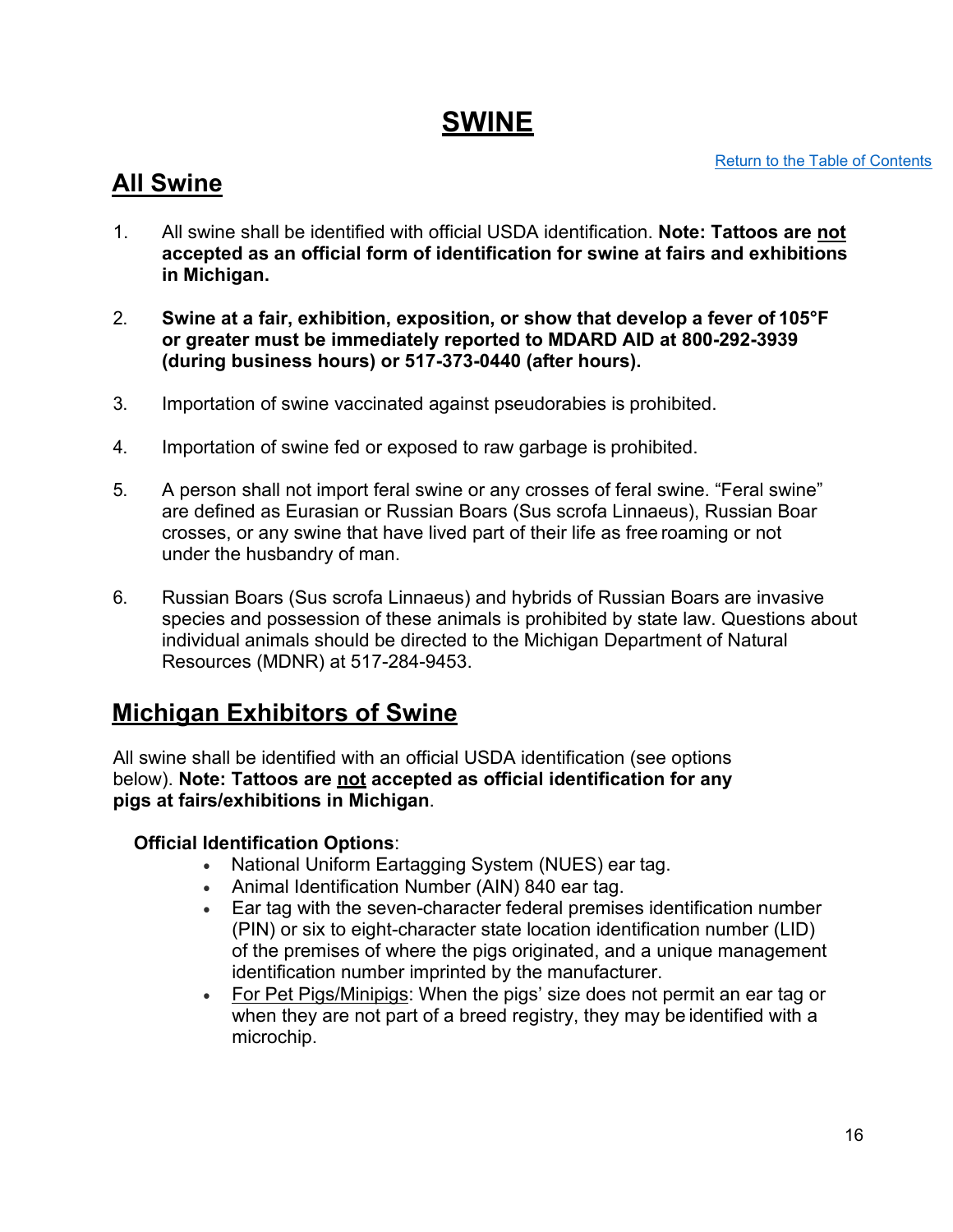# **Out-of-State Exhibitors of Swine**

- 1. Swine imported into Michigan for exhibition shall be accompanied by an official interstate certificate of veterinary inspection (CVI) prepared by an accredited veterinarian from the state of originand must have official identification.
- 2. All swine shall be identified with official USDA identification. Official identification must be recorded on the CVI. **Note: Tattoos are not accepted as an official form of identification for swine at fairs or exhibitions in Michigan**.

### **Official Identification Options**:

- National Uniform Eartagging System (NUES) ear tag.
- Animal Identification Number (AIN) 840 ear tag.
- Ear tag with the seven-character federal premises identification number (PIN) or six to eight-character state location identification number (LID) of the premises of where the pigs originated, and a unique management identification number imprinted by the manufacturer.
- 3. Required Testing: Pigs that are considered *high-risk pigs* (see definitions below) must test negative for pseudorabies (PRV) and brucellosis within 30 days prior to importation. The testing information must be recorded on the CVI.

#### **High-Risk Pigs:**

- Pigs located in feral swine areas with management practices that allow for possible exposure, directly or indirectly, to feral pigs.
- Pet pigs that live indoors with their owners, are in feral pig areas, and are allowed outdoors unattended, which allows for possible exposure (directly or indirectly) to feral pigs.

#### **Low-Risk Pigs:**

- Pigs continuously managed and housed in facilities and with practices that prevent exposure to high-risk or feral pigs.
- Pet pigs that live indoors with their owners, are not located in feral pig areas, and have a very low probability of exposure to feral pigs.

There is no PRV or brucellosis testing required for pigs meeting the definition of low-risk pigs.

• Instead, the following statement must be written on the interstate CVI: "These pigs meet the definition of low-risk pigs."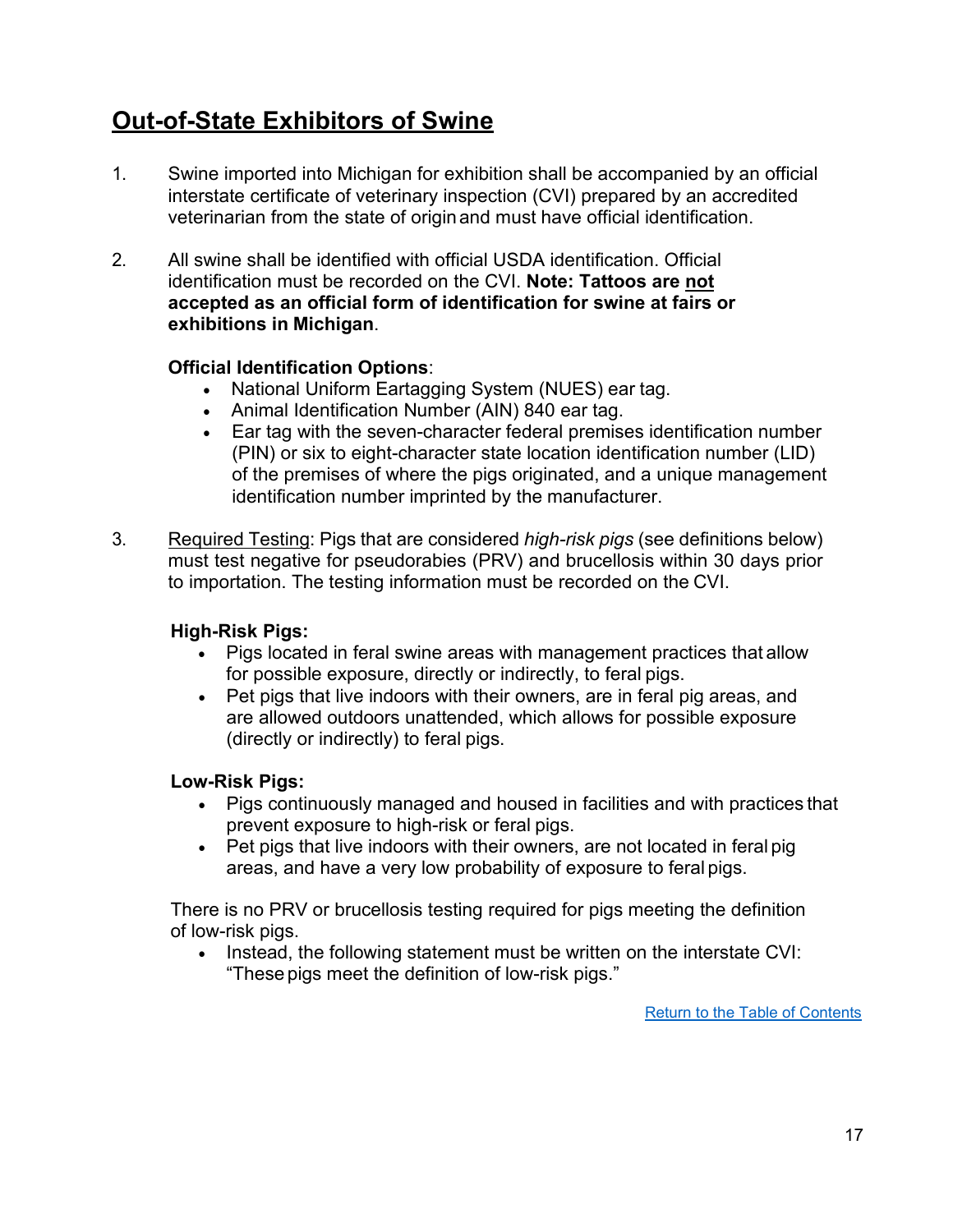# <span id="page-17-0"></span>**POULTRY**

### **All Poultry**

- 1. Includes the following: Chickens, guinea fowl, turkeys, waterfowl, pigeons, doves, peafowl, and game birds.
- 2. All Michigan poultry (except waterfowl, pigeons, and doves) shown at public exhibitions or expositions in Michigan shall meet one or more of the following requirements:
	- a. Originate directly from a National Poultry Improvement Plan (NPIP) U.S. pullorum-typhoid clean flock and must present official documentation (a VS Form 9-2 or 9-3 that is issued within 90 days of the exhibition) of flock status to the fair, exhibition, exposition, or show authority.

### **OR**

b. Have a negative official test for Salmonella pullorum-typhoid within 90 days before the fair, exhibition, exposition, or show and remain segregated from all poultry of unknown or positive Salmonella pullorum-typhoid test status.

### **OR**

c. At check-in, if not part of an NPIP flock or tested within 90 days before the event, individual birds must test negative for Salmonella pullorum-typhoid at the fair, exhibition, exposition, or show prior to being caged and housed with other poultry.

#### d. **All birds, regardless of age, must follow the requirements for Salmonella pullorum-typhoid testing.**

- 3. Feed and water containers provided for exhibition coops shall be new or properly cleaned and disinfected.
- 4. To prevent disease spread among exhibited poultry, feed and water containers shall not be removed from the coop except for the purpose of cleaning.
- 5. An exhibition coop shall be thoroughly cleaned and disinfected before and after each exhibition.
- 6. Primary enclosures shall provide adequate lighting for the poultry and for proper inspection of evidence of transmissible diseases.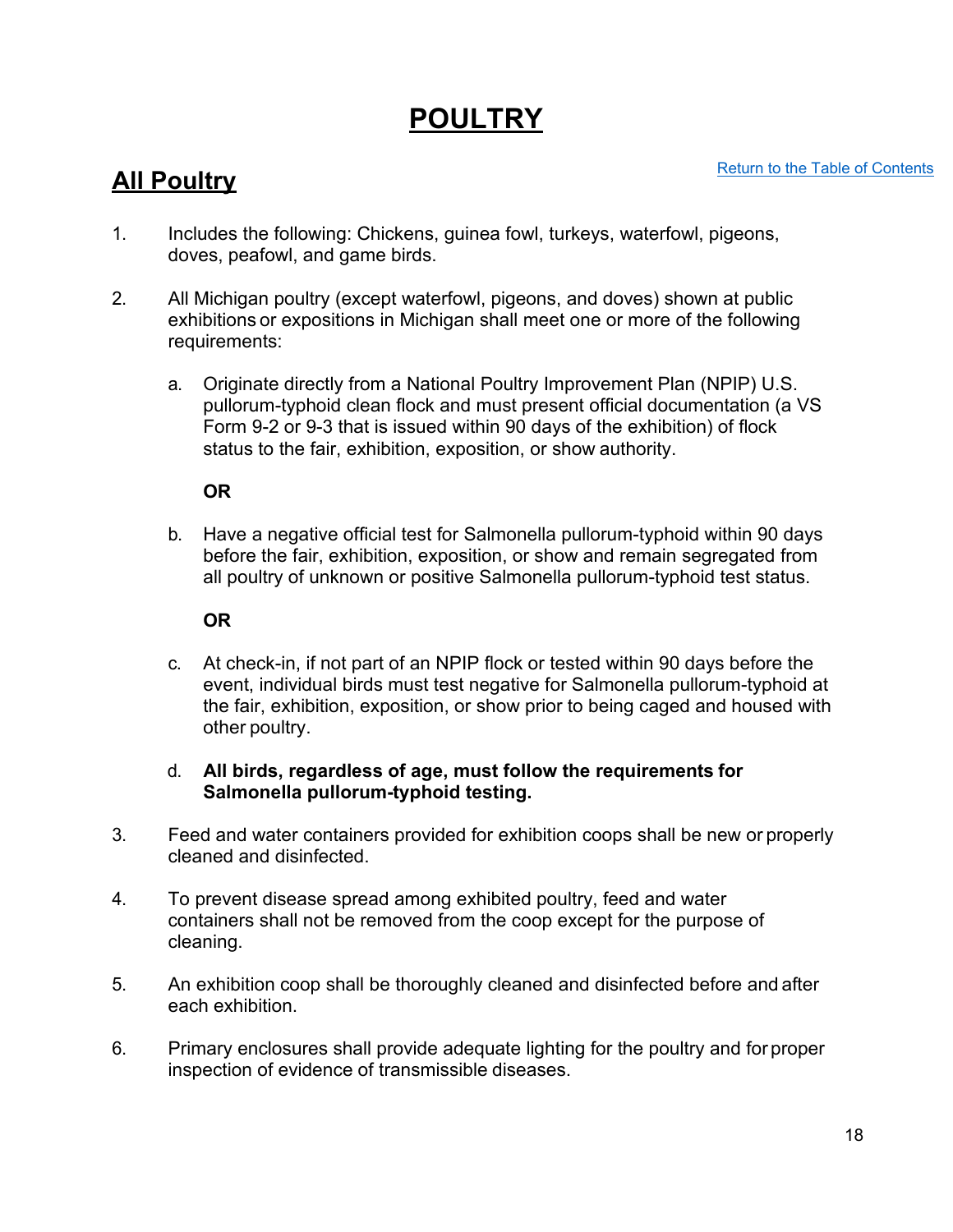- 7. Cage litter and bedding must be clean and shall be replaced daily, or as often as needed.
- 8. A shipping crate used for the shipment of birds by common carrier may not be used as an exhibition coop. Shipping crates shall be cleaned and disinfected on the day of arrival after the birds have been removed for exhibition and before being used again. Unless otherwise necessary, shipping crates shall not be stored in the exhibition area.
- 9. A bird should not be handled except by the exhibitor, attendant, fair veterinarian, MDARD staff member, or judge after the bird is placed in an exhibition coop.

## **Michigan Exhibitors of Poultry**

See [general requirements](#page-3-1) for poultry.

## **Out-of-State Exhibitors of Poultry**

- 1. All poultry and other birds imported into Michigan for exhibition shall be accompanied by an official interstate certificate of veterinary inspection (CVI) from the state of origin or a "Report of Sales of Hatching Eggs, Chicks, and Poults" (VS Form 9-3 issued within 90 days of the exhibition) for participants in the National Poultry Improvement Plan (NPIP).
- 2. Poultry vaccinated for infectious laryngotracheitis (ILT) shall not be imported into this state unless vaccinated using one of the following vaccines:
	- Vectormune®FP LT
	- Vectormune®FP LT+AE
	- Vectormune® HVT LT
	- Innovax® LT

**Note**: The interstate CVI must clearly identify the type of ILT vaccine used.

- 3. Must meet Michigan's Salmonella pullorum-typhoid testing requirements for importation:
	- All poultry (except for pigeons and doves), regardless of age, must have a negative official test for Salmonella pullorum-typhoid within 90 days prior to importation (or originate from an NPIP-certified flock and travel on a current VS Form 9-3) and remain isolated from all birds of unknown or positive Salmonella pullorum-typhoid test status. Test date and result must be documented on the interstate CVI.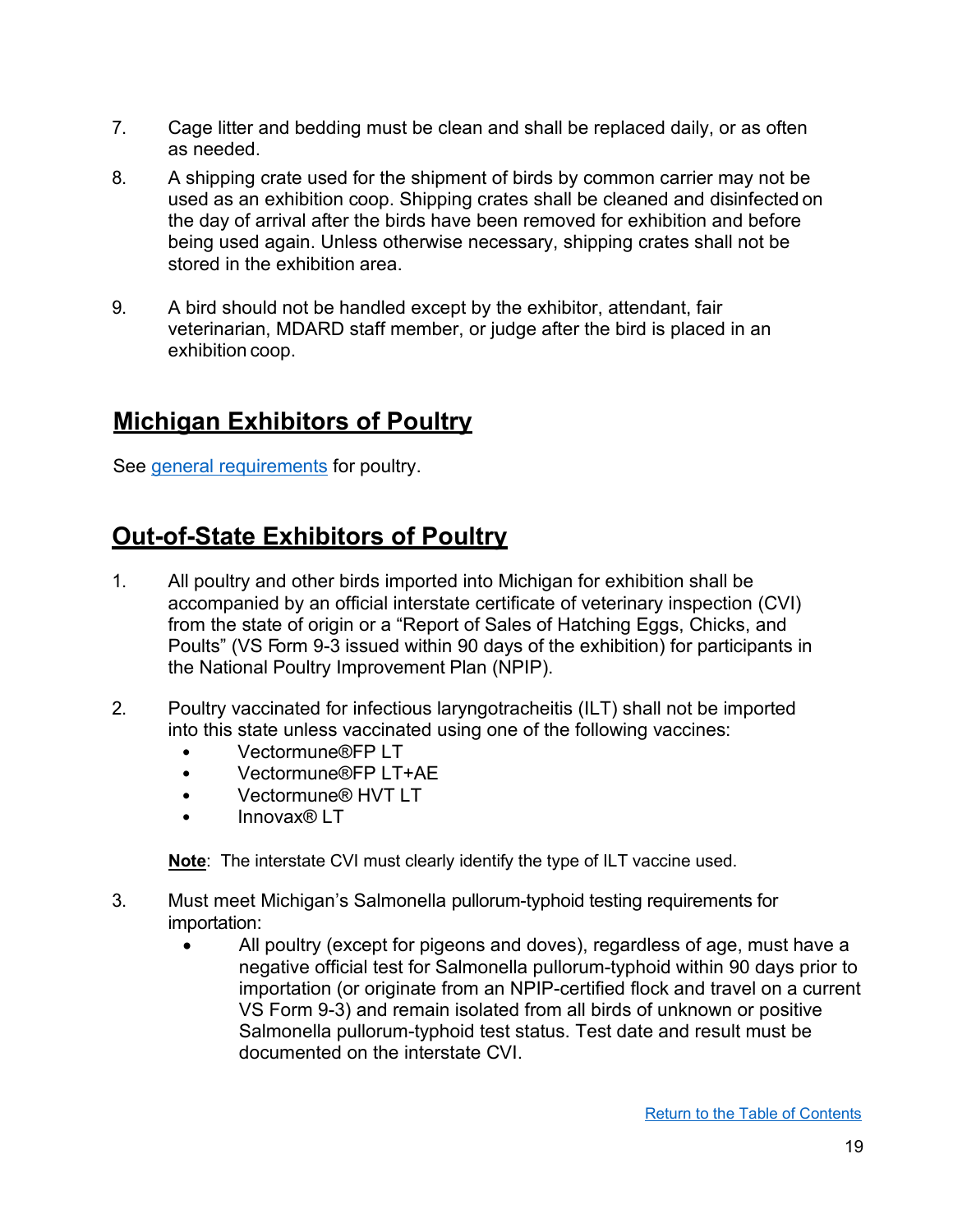# **RABBITS**

# <span id="page-19-0"></span>**All Rabbits**

See [general requirements](#page-3-1) for all animals.

## **Michigan Exhibitors of Rabbits**

See [general requirements](#page-3-1) for all animals. There are no specific in-state movement requirements.

## **Out-of-State Exhibitors of Rabbits**

All rabbits imported into this state for exhibition require an interstate certificate of veterinary inspection issued by an accredited veterinarian from the state of origin.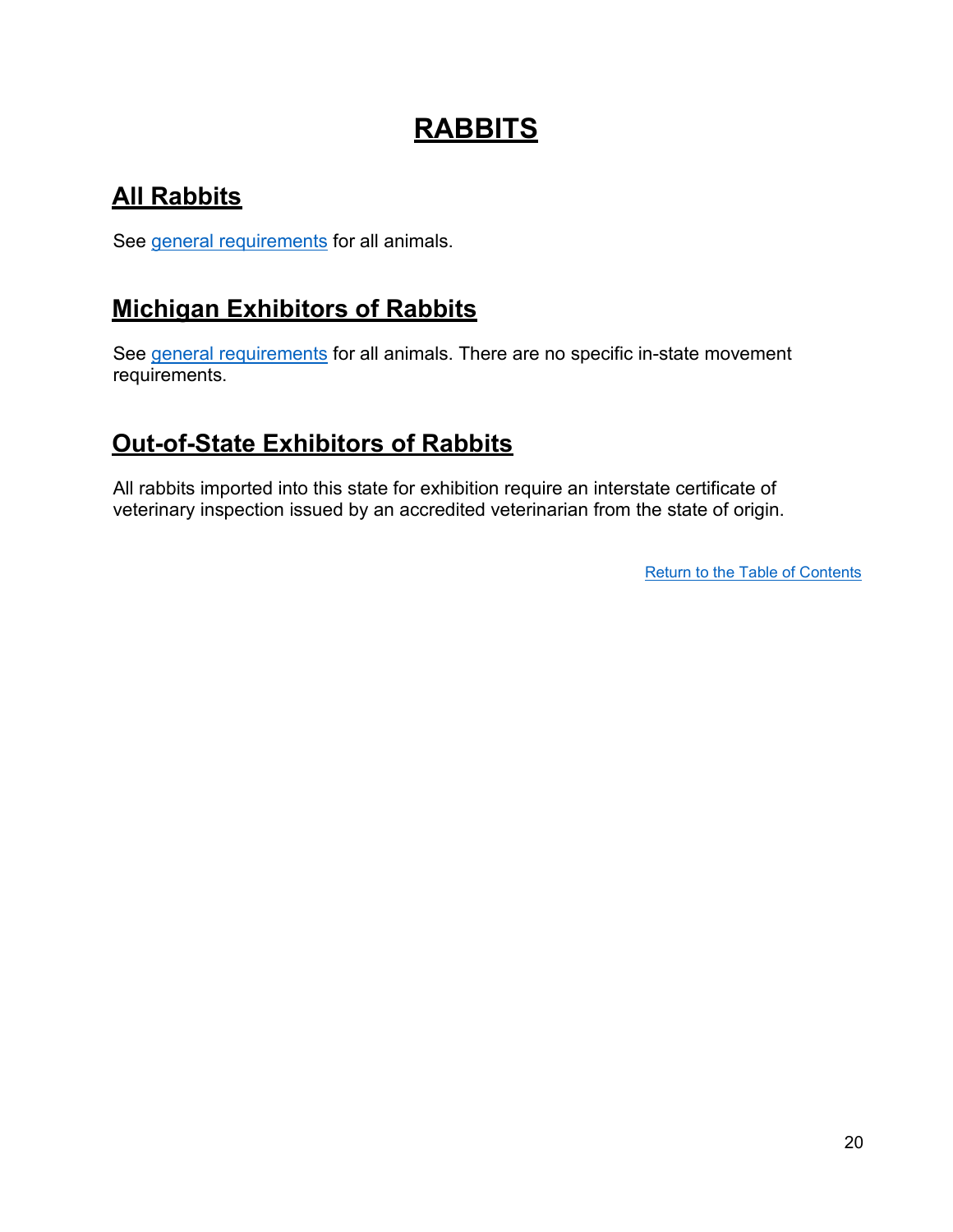# <span id="page-20-0"></span>**CAMELIDS**

# **All Camelids**

The term "camelid" includes and refers to all New World (llamas, alpacas, vicunas, and guanacos) and Old World (Bactrian, dromedary, and Arabian) camels and llamas.

See [general requirements](#page-3-1) for all animals.

## **Michigan Exhibitors of Camelids**

See [general requirements](#page-3-1) for all animals. There are no specific in-state movement requirements.

### **Out-of-State Exhibitors of Camelids**

- 1. Camelids imported into Michigan for exhibition require an interstate certificate of veterinary inspection (CVI) issued by an accredited veterinarian from the state of origin.
- 2. Official Identification Options:
	- a. National Uniform Eartagging System (NUES) ear tag (metal or plastic).
	- b. Animal Identification Number (AIN) 840 tag.
	- c. Microchip [\(Electronic Implantable Device \[EID\]\).](https://www.michigan.gov/documents/mdard/USDA-approved_840_Microchips_-_Sep_2019_679235_7.pdf) Note: Microchips implanted into animals of U.S. origin on or after March 11, 2015, must have a 15-digit number that begins with 840.
- 3. New World camelids entering this state shall meet one or more of the following requirements regarding brucellosis:
	- a. New World camelids entering Michigan for exhibition purposes only and returning to their state and premises of origin following the exhibition have no brucellosis test requirement.
	- b. New World camelids entering Michigan to remain in Michigan must meet the brucellosis test requirement as follows:
		- i. New World camelids more than six months old, except wethers, shall test negative to an official test for brucellosis within 30 days before importation. The official results of the test must be recorded on the official CVI by the accredited veterinarian preparing the certificate, **OR**
		- ii. Originate directly from a herd that is certified brucellosis-free and record it on the CVI by the accredited veterinarian issuing the certificate.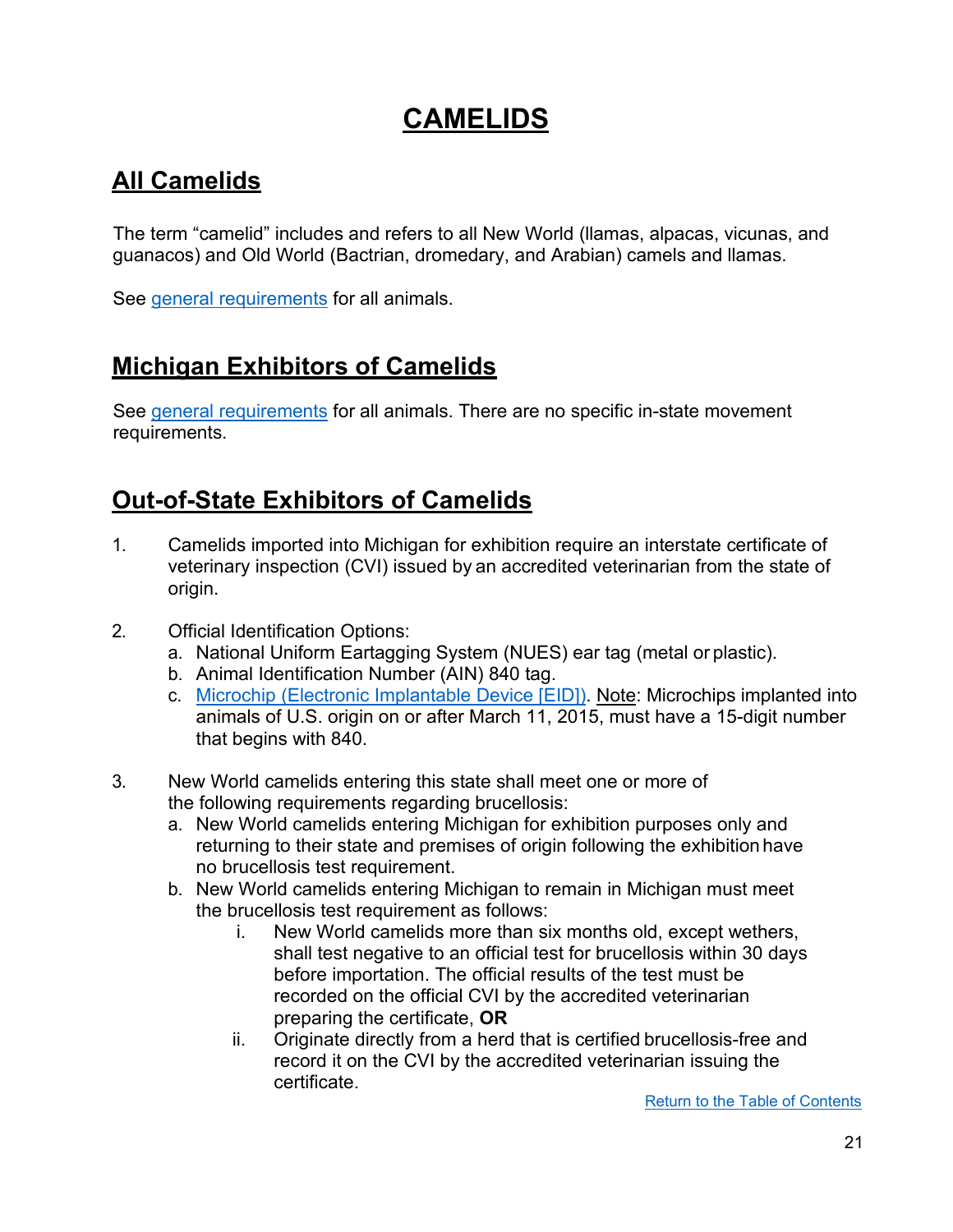# **CASSOWARIES, KIWIS, OSTRICHES, AND EMUS**

# <span id="page-21-0"></span>**All Large Birds**

See [general recommendations](#page-3-1) for all animals.

## **Michigan Exhibitors of Large Birds**

All cassowaries, kiwis, rheas, ostriches, and emus moving within the state of Michigan for exhibition, regardless of age, must originate directly from a National Poultry Improvement Plan (NPIP) U.S. Salmonella pullorum-typhoid clean flock, or have a negative official test for Salmonella pullorum-typhoid within 90 days before exhibition and remain isolated from all birds of unknown or positive Salmonella pullorum-typhoid test status. Documentation must be presented at exhibition if requested.

# **Out-of-State Exhibitors of Large Birds**

- 1. All cassowaries, kiwis, rheas, ostriches, and emus imported into this state for exhibition shall be accompanied by an interstate certificate of veterinary inspection (CVI) issued by an accredited veterinarian from the state of origin or originate from a NPIP U.S. Salmonella pullorum-typhoid clean flock and travel on a current NPIP VS Form 9-3 "Report of Sales of Hatching Eggs, Chicks, and Poults." Documentation must be presented at exhibition if requested.
- 2. All cassowaries, kiwis, rheas, ostriches, and emus imported into this state for exhibition, regardless of age, must have a negative official test for Salmonella pullorum-typhoid within 90 days before exhibition and remain isolated from all birds of unknown or positive Salmonella pullorum-typhoid test status, or originate directly from a NPIP U.S. Salmonella pullorum-typhoid clean flock. Documentation must be presented at exhibition if requested.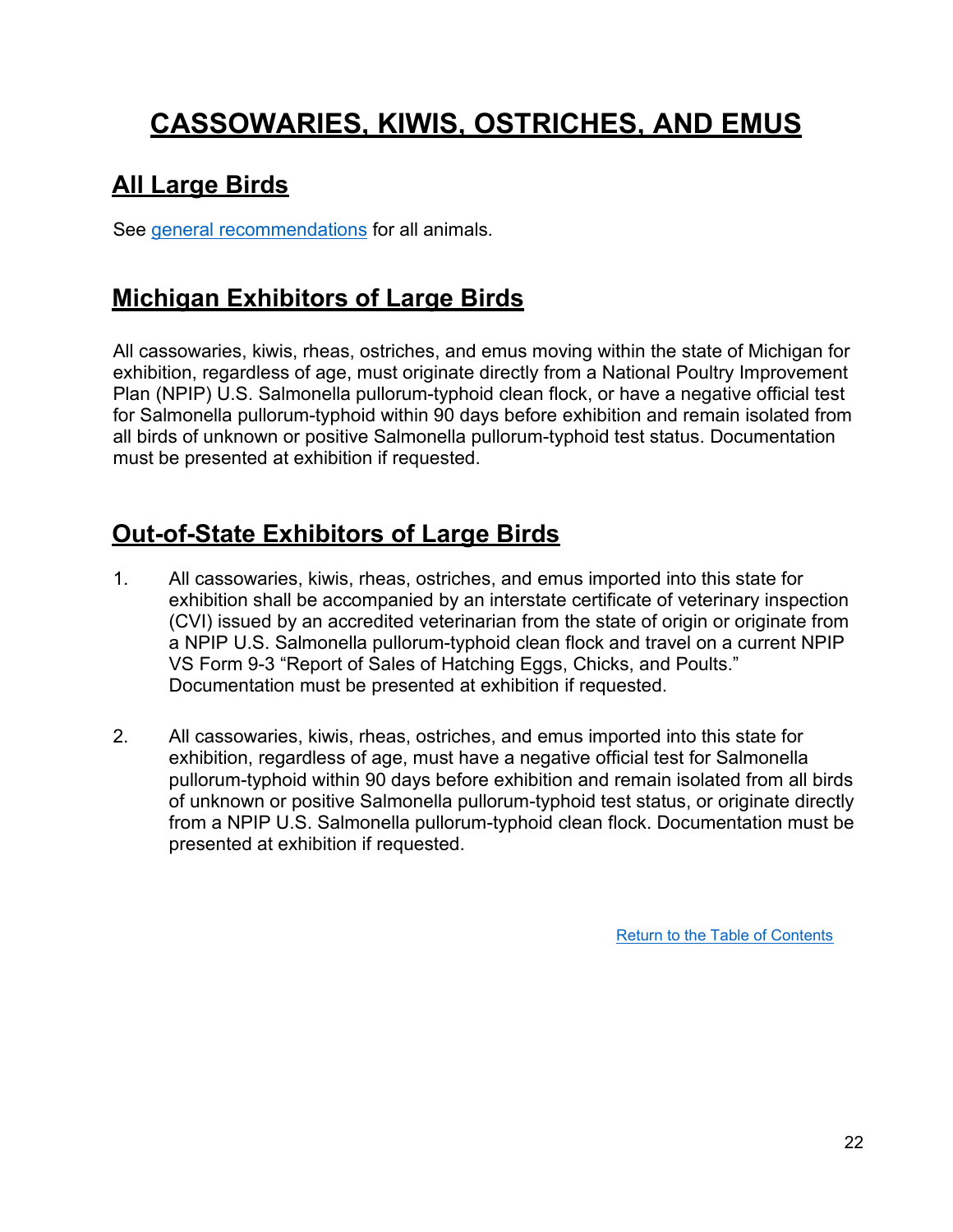# **CERVIDS (FARMED DEER)**

## <span id="page-22-0"></span>**All Cervids**

[Return to the Table of Contents](#page-1-0)

See below requirements.

### **Michigan Exhibitors of Cervids**

- 1. Cervids must meet current requirements contained within Act No. 466 of the Public Acts of 1988, as amended, the [Animal Industry Act,](http://legislature.mi.gov/doc.aspx?mcl-Act-466-of-1988) for movement of privately-owned cervids in Michigan.
- 2. Within five business days of the movement of privately-owned cervids, the owner shall notify the department of the following information:
	- a. The complete names, telephone numbers, and physical addresses of the consignor and consignee; the address of the premises of the animals to be moved; and the physical destination address if different from the consignee address.
	- b. A description of the animals by breed, sex, age, and individualofficial identification number, as determined by the director.
- 3. All live privately-owned cervids moving from one premises to another within this state shall be officially identified with identification approved by the director. Identification shall be in compliance with [Public Act 190 of 2000,](https://www.michigan.gov/documents/dnr/POC_OP_Standards_07_191455_7.pdf) Privately Owned Cervidae Producers, and the operational standards for registered privately-owned cervid facilities.
- 4. All live privately-owned cervids six months of age or older moving from one premises to another within this state, except those consigned directly to a state or federally inspected slaughter facility, shall comply with one of the following:
	- a. Originate directly from an official tuberculosis accredited, qualified, or monitored herd (as defined by the United States Department of Agriculture) and be accompanied by a copy of the current official letter from the department verifying herd status; **OR**
	- b. Originate directly from a herd that has received an official negative tuberculosis test of all privately-owned cervids 12 months of age or older and all cattle and goats six months of age or older in contact with the herd within 24 months before movement; **OR**
	- c. Receive an individual negative official test for tuberculosis within 90 days before movement **AND** a negative official whole herd test within 120 months before movement, **AND** be accompanied by a copy of the official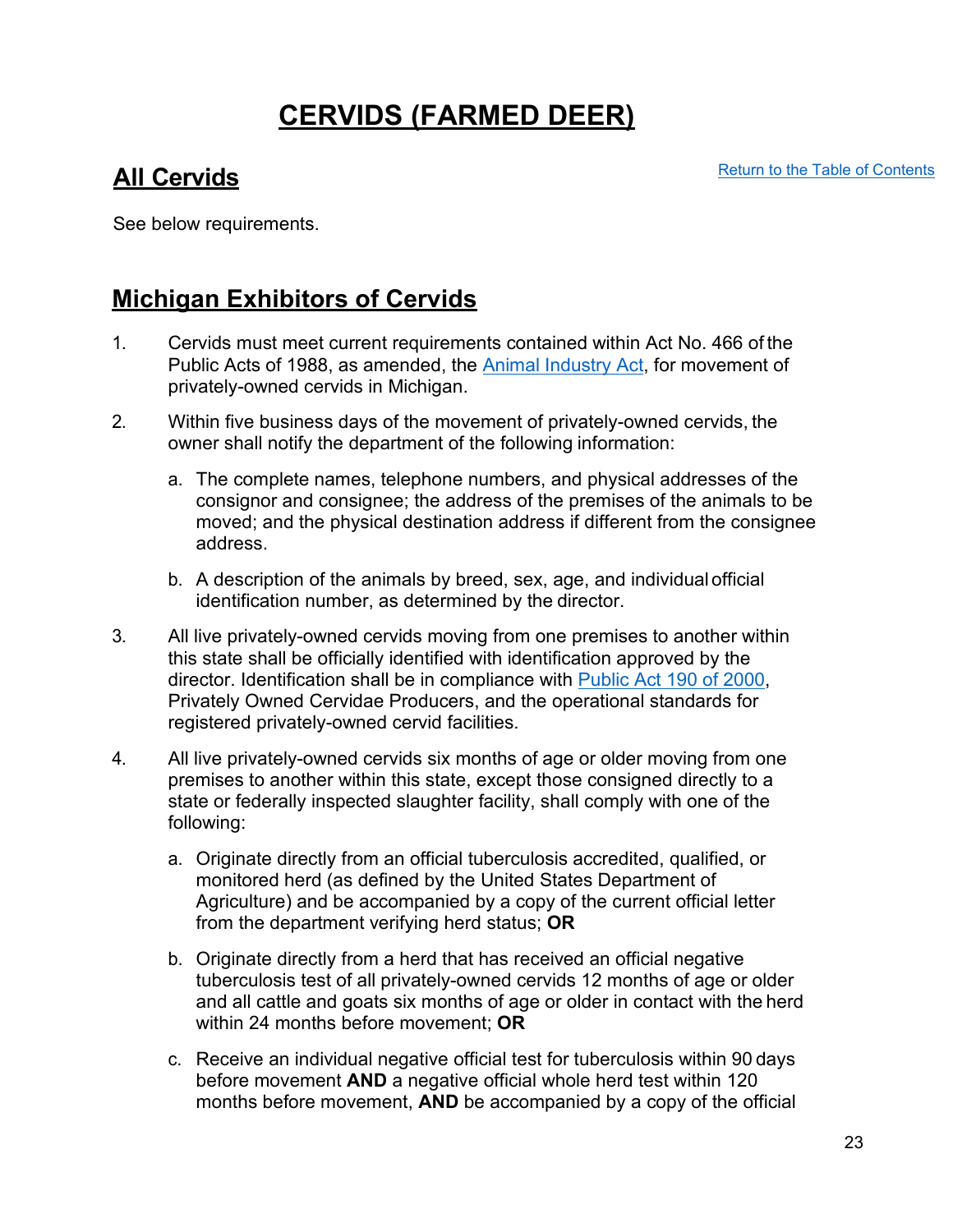tests for tuberculosis verifying that testing; **OR**

- d. Be isolated from all other animals until it receives two official negative tuberculosis tests conducted not less than 90 days apart, with the first test conducted not more than 120 days before movement.
- 5. All live privately-owned cervids **less** than six months of age moving from one premises to another within this state, except those consigned directly to a state or federally inspected slaughter facility, must comply with one of the following:
	- a. Originate directly from an official tuberculosis accredited, qualified, or monitored herd (as defined by the United States Department of Agriculture) **AND** be accompanied by a copy of the current official letter from the department verifying the herd status; **OR**
	- b. Originate directly from a herd that has received an official negative tuberculosis test of all privately-owned cervids 12 months of age or older and all cattle and goats six months of age or older in contact with the herd within 24 months before movement; **OR**
	- c. Originate directly from a herd that has received an official negative tuberculosis test of all privately-owned cervids 12 months of age or older and all cattle and goats six months of age or older in contact with the herd within the 120 months before movement **AND** be accompanied by an official permit for movement of privately-owned cervids less than six months of age within this state and remain at the destination stated on the permit until it receives an official negative tuberculosis test when it reaches six months of age, but not more than eight months of age.
- 6. For purposes of this section, the age of the privately-owned cervids shall be determined by the age placed on the official permit for movement of privatelyowned cervids less than six months of age within this state. A copy of the official test for tuberculosis and a copy of the official permit for movement of privatelyowned cervids less than six months of age within this state shall be forwarded to the department within 10 days following completion of the testing.
- 7. Cervids may not move from a facility under quarantine.

### **Out-of-State Exhibitors of Cervids**

Effective April 25, 2002, a moratorium on all live cervid imports is in place. Since 2011, some cervid importation has been allowed on a case-by-case basis. An importation application is available at [MDARD cervid](http://www.bit.ly/cervidimportation) importation.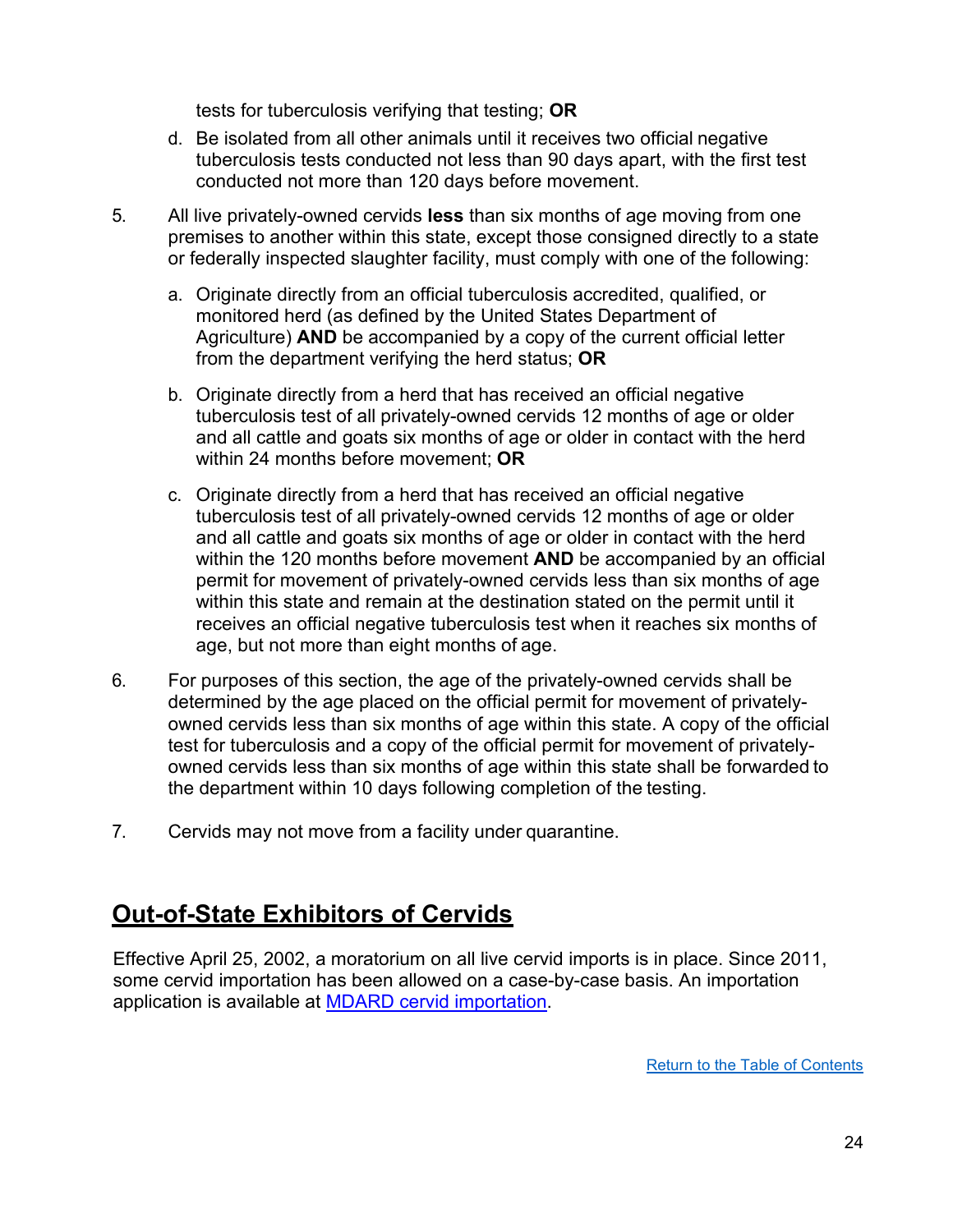# **NATIVE TO MICHIGAN WILDLIFE OR EXOTIC, CIRCUS, AND ZOO ANIMALS**

[Return to the Table of Contents](#page-1-0)

### <span id="page-24-0"></span>**All Native Wildlife or Exotic, Circus, and Zoo Animals**

- 1. The term "exotic animal" refers to a species of animal that is not native to the United States.
- 2. A person shall not own, possess, transfer ownership of, breed, or import wolfdogs, lions, leopards, jaguars, tigers, cougars, panthers, cheetahs, or bears into Michigan, except as approved under state law.
- 3. Contact the Michigan Department of Natural Resources (MDNR) for regulations about animals native to Michigan at 517-284-9453.

### **Michigan Exhibitors of Native Wildlife or Exotic, Circus and Zoo Animals**

- 1. Privately-owned cervids must meet [cervid requirements.](#page-22-0)
- 2. Zebras and other exotic equids must meet equid requirements.
- 3. Large carnivores (lions, tigers, cougars, cheetahs, jaguars, leopards, panthers, and bears) may be possessed and displayed in Michigan if **ALL** the following are met:
	- i. Owned by a person who resides in Michigan. **Out-of-state exhibitors cannot import large carnivores into the state of Michigan.**
	- ii. **The public cannot have direct physical contact with large carnivores under 20 weeks of age, such as touching, petting, or holding animals to have photographs taken. Additionally, large carnivoresover 20 weeks of age shall be further confined, as to not pose a risk of harming the public.**
		- a. *Exception*: Individuals in possession of a bear on March 26, 2013, or acquiring a business that was in possession of a bear on this date may allow direct contact with bears if the bear is less than 36 weeks of age or weighs 90 pounds or less.
	- iii. The animals must be cared for according to the standards in the Animal Welfare Act.
	- iv. The person possessing the animals must maintain a USDA Class C license. Also, within the previous five years, the person must not have had an animal confiscated or been issued one of the following:
		- a. A finally determined direct or critical non-compliance to a civil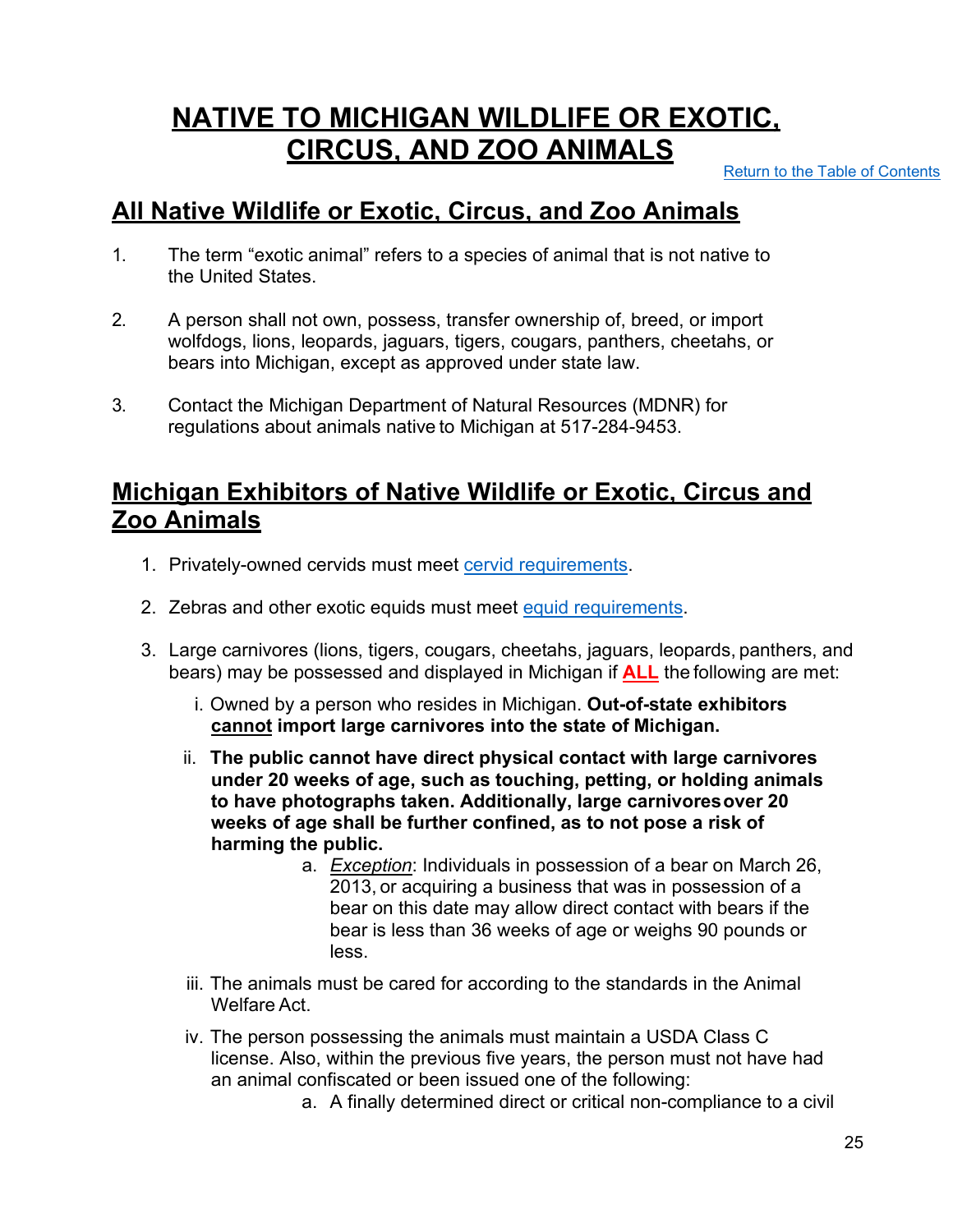penalty (including a cease-and-desist order),

- b. A monetary penalty, **OR**
- c. A license suspension or revocation by USDA Animal Care.
- v. The animals are not bred unless licensed by MDARD; or if a black bear, meets [specific requirements](http://legislature.mi.gov/doc.aspx?mcl-287-1122) of the law.
- vi. The animals are not sold, except as approved under state law. For information on when large carnivores can be sold, please contact MDARD AID at 800-292- 3939.
- vii. The primary purpose of the business is to display animals for education or exhibition purposes.
- 4. There are no other state exhibition or intrastate movement requirements for native wildlife or exotic, circus, and zoo animals.

### **Out-of-State Exhibitors of Native Wildlife or Exotic, Circus, and Zoo Animals**

- 1. Native wildlife or exotic, circus, and zoo animals imported into Michigan for exhibition shall be accompanied by an official interstate certificate of veterinary inspection (CVI) issued by an accredited veterinarian from the state of origin.
- 2. It is illegal to import wild turkeys or turkey hybrids or their eggs, mute swans or their eggs, skunks, raccoons, wild rabbits, and wild hares.
- 3. If the exotic, circus, or zoo animal is one of the following species, then it must meet the requirements for that species:
	- a. Camels/llamas, cattle and bison, horses, goats, poultry, sheep, and pigs.

#### 4. *For Elephants***:**

**Category A Elephants:** Elephants that have never had a positive trunk washing, a positive DPP test, or been known to be exposed to *M. tuberculosis* within the past five years.

- For Category A elephants, the CVI must contain the following statement: "Elephant(s) listed have no known exposure to a *M. tuberculosis* within the past five years, and have never tested positive on the DPP test, nor have they ever received any type of anti-mycobacterial treatment."
- Additionally, Category A elephants must have the following test: Negative culture from triple trunk washing done within the last 12 months prior to the date of entry into Michigan. This must be written on the interstate CVI.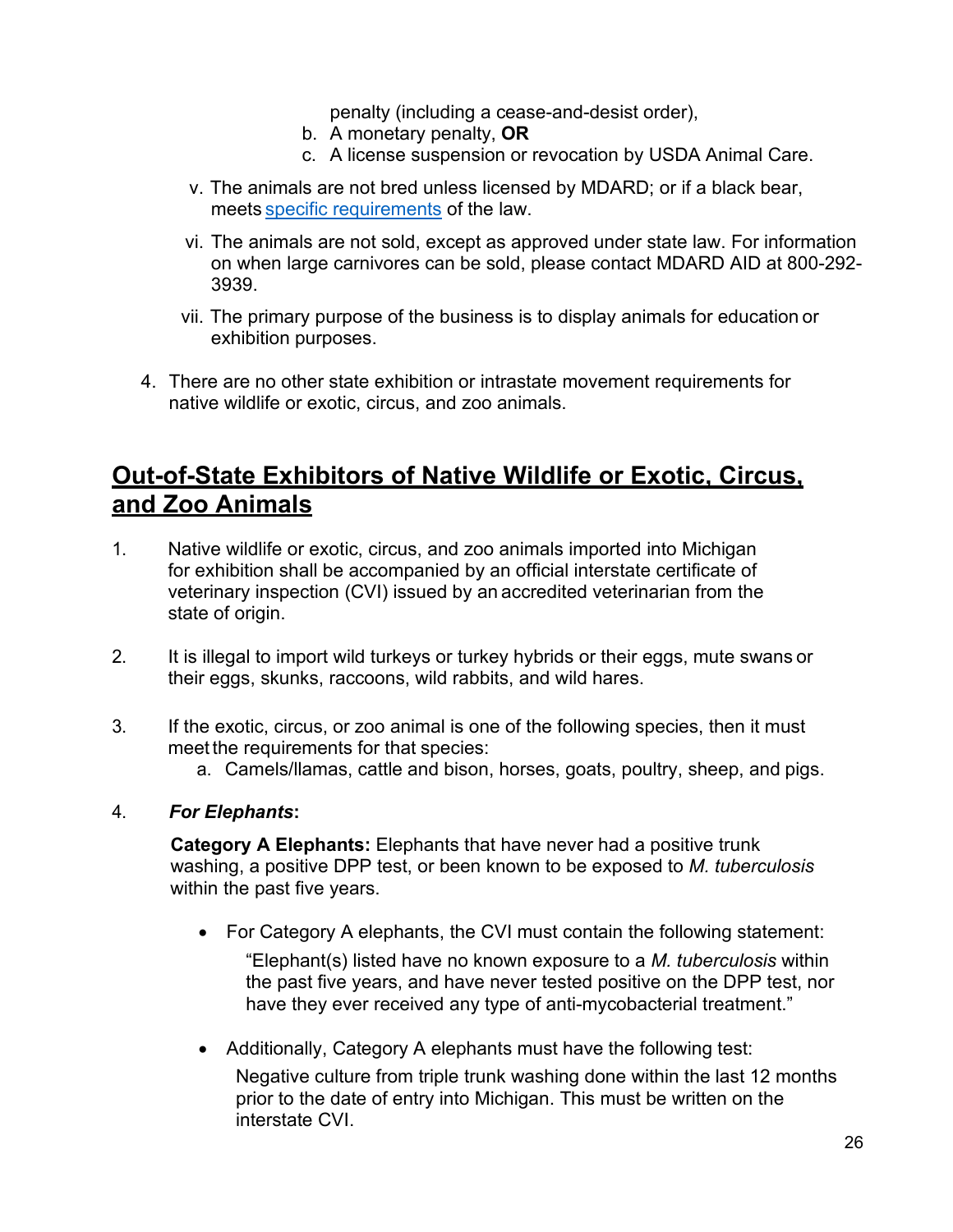**Category B Elephants**: Elephants that have never had a positive trunk washing, but they have had a positive DPP test in the past or have been exposed to *M*. *tuberculosis* within the past five years.

**Category C Elephants**: Elephants that have had a positive trunk washing at some point.

If seeking to import a **Category B** or **C elephant**, please contact MDARD AID at 800-292-3939.

- 5. MDARD AID may require compliance with any of the following prior to the importation of an exotic, circus, or zoo animal species not regulated by the Fish and Wildlife Service of the United States Department of Interior or the MDNR:
	- a. Physical examination by an accredited veterinarian to be conducted after importation to determine the health status, proper housing, husbandry, and confinement of any animal permitted to enter this state.
	- b. Negative test results to specific official tests required by the director before importation into this state as determined by the director.
	- c. Identification prior to importation in a manner approved by the director.
	- d. A prior entry permit.
- 6. A native wildlife animal or exotic, circus, or zoo animal species permitted to enter this state shall receive housing, feeding, restraining, and care.
- 7. A person shall not import feral swine or any crosses of feral swine into this state for any purpose without permission from the director.
- 8. A person shall not own, possess, transfer ownership of, breed, or import wolfdogs, lions, leopards, jaguars, tigers, cougars, panthers, cheetahs, or bears into Michigan, except as approved under state law. **Out-of-state exhibitors cannot import lions, leopards, jaguars, tigers, cougars, panthers, cheetahs, or bears into Michigan**. For more information, please contact MDARD AID at 517- 284-5688.
- 9. A permit is required to possess certain native wildlife species. Contact the MDNR Permit Specialist at 517-284-6210 for more information.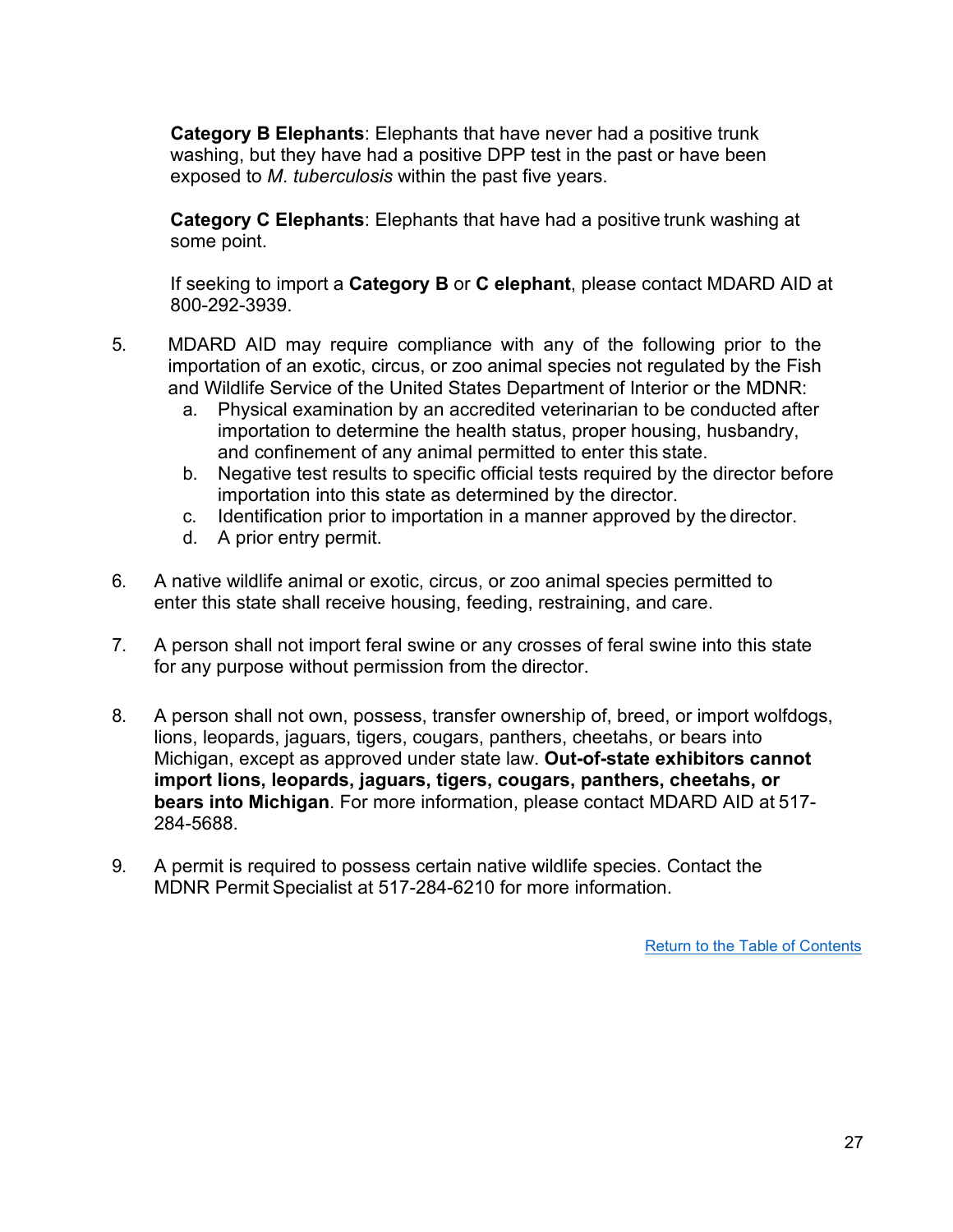# <span id="page-27-0"></span>**CHECKLIST FOR FAIR STAFF**

- $\Box$  Report any suspected or probable reportable diseases or toxicities to the State Veterinarian at 800-292-3939 or (if after-hours) at 517-373-0440.
- $\Box$  Remove or isolate any animals with clinical signs of infectious, contagious, or toxicological disease. An accredited veterinarian's knowledge or advice should be sought by the exhibitor or exhibition staff to assess for clinical signs of an infectious, contagious, or toxicological disease.
- $\Box$  Have an accredited veterinarian on call whenever animals are on the premises.
- $\Box$  Ensure that all cattle, bison, sheep, goats, swine, camelids, and cervids (farmed deer) have official identification.
- $\Box$  Notify exhibitors of health tests for exhibition.
- $\Box$  Confirm that all animals shown by out-of-state exhibitors are accompanied by an interstate certificate of veterinary inspection (CVI) or other approved movement document.
- $\Box$  Notify exhibitors of importation requirements.
- $\Box$  Examine and approve official identification (ID), test charts, movement certificates or CVIs, and/or reports required for exhibition before the animals can be stabled, exhibited, or commingled with other animals.
- $\Box$  Recommend that official ID numbers are recorded for all exhibited animals.
- $\Box$  Ensure that all facilities and equipment are constructed of material that can be adequately cleaned and disinfected.
- $\Box$  Confirm that animal housing is constructed and placed to provide adequate light and ventilation appropriate for the animals being housed.
- $\Box$  Clean and disinfect all facilities and equipment before and after an event.
- $\Box$  Provide adequate water and food to animals.
- $\Box$  Ensure hand-cleansing facilities or other hand-sanitizing methods are in close proximity to each building that houses animals.
- $\Box$  Confirm that animals are not being used as prizes at a carnival or a midway activity unless approved by the director.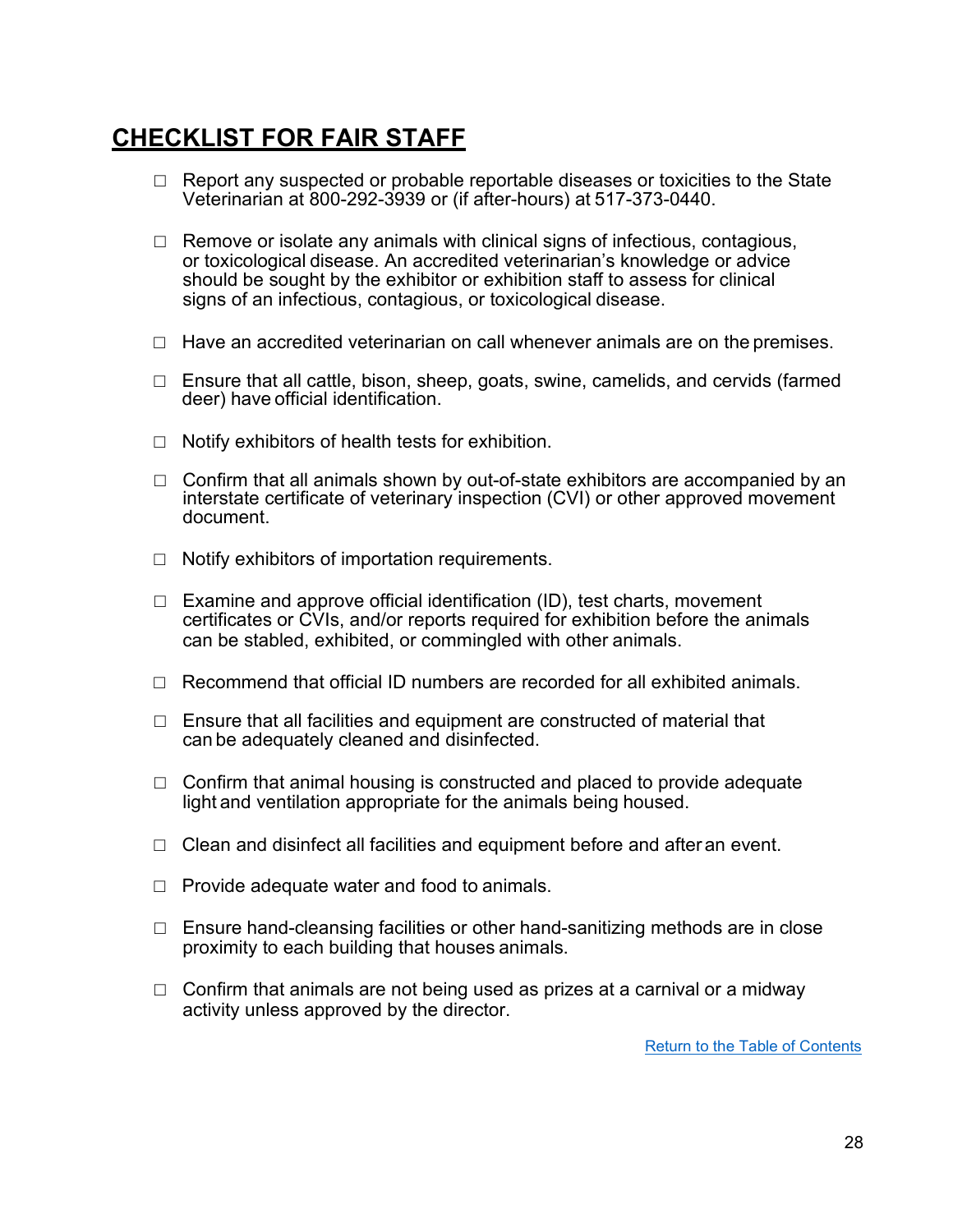## <span id="page-28-0"></span>**CHECKLIST FOR ANIMALS**

#### **HORSES:**

- $\Box$  Proof of negative test for EIA (Coggins Test) within the last 12 months, except foals under six months of age and nursing their dam.
- □ Quarter Horses must have a negative EP test, specifically c-ELISA for Theileria equi within 12 months, if coming to Michigan for racing, training for racing, or stabling for racing.
- □ Interstate CVI if exhibitors are coming from out-of-state.
- $\Box$  Must be identified via a complete description, electronic identification device, or digital photograph if coming from out-of-state, generally on the Coggins Test chart.

### **GOATS:**

- □ Must be identified with official USDA scrapie program identification.
- $\Box$  Interstate CVI if exhibitors are coming from out-of-state.
- $\Box$  Must meet brucellosis testing requirements if coming from out-of-state and staying permanently in Michigan.

#### **SHEEP:**

- □ Must be identified with official USDA scrapie program identification. **Tattoos are not an accepted form of official ID for sheep at fairs and exhibitions in Michigan.**
- □ Interstate CVI if exhibitors are coming from out-of-state.

#### **SWINE:**

- □ Must be identified with official identification. **Tattoos are not accepted as an official form of identification for swine at fairs and exhibitions in Michigan.**
- $\Box$  Swine at a fair, exhibition, exposition, or show facility with a fever >105°F is reportable to MDARD AID at 800-292-3939 or after-hours at 517-373- 0440.
- $\Box$  Interstate CVI if exhibitors are coming from out-of-state.
- □ No Russian Boars (Sus scrofa Linnaeus) and hybrids of Russian Boars can be imported or exhibited.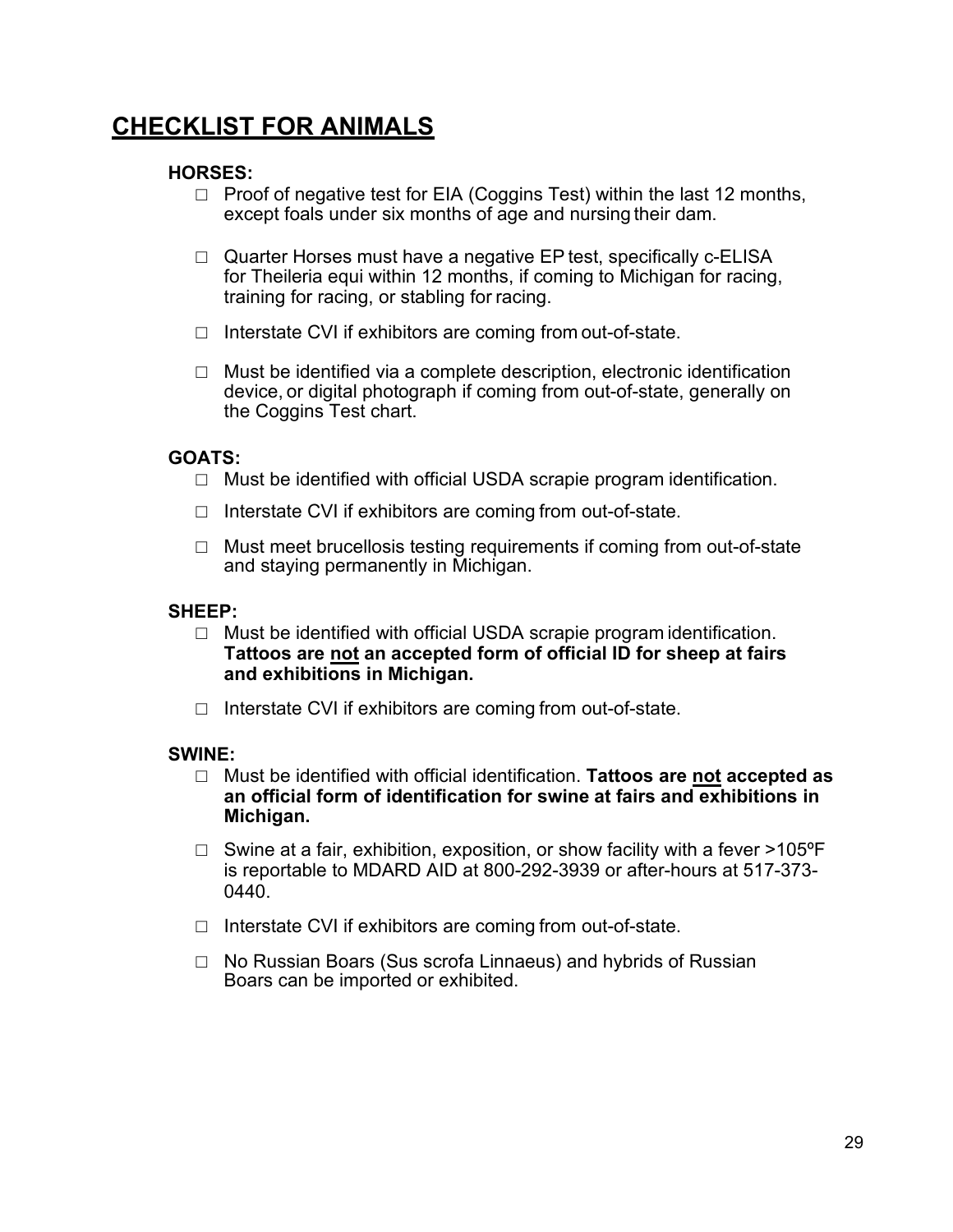#### **POULTRY:**

- $\Box$  Meet pullorum testing requirements.
- $\Box$  If birds come to the fair untested for pullorum, they must test negative for Salmonella pullorum-typhoid before being caged and housed with other poultry.
- □ Interstate CVI or a "Report of Sales of Hatching Eggs, Chicks, and Poults" (VS Form 9-3 issued within 90 days of the exhibition) if exhibitors are coming from out-of-state.
- $\Box$  Do not share feed and water containers between birds in different enclosures.

#### **CATTLE:**

- □ Must be identified with official USDA ID.<br>For Michigan cattle, this is a RFID
	- For Michigan cattle, this is a RFID ear tag.
- $\Box$  Meet tuberculosis testing requirements for movement within Michigan (see table on [page](#page-8-0) 9).
- □ Interstate CVI if exhibitors are coming from out-of-state.

#### **CERVID:**

- □ Must be identified with official USDA ID and additional unique individual ID.
- $\Box$  Meet tuberculosis testing requirements.

#### **NATIVE WILDLIFE OR EXOTIC, CIRCUS AND ZOO ANIMALS:**

If exhibiting large carnivores (bears, cheetahs, cougars, leopards, lions, jaguars, panthers, and tigers), an exhibitor:

- □ Must be a resident of Michigan. **Out-of-state exhibitors cannot import large carnivores into Michigan.**
- $\Box$  Must be primarily presenting the animals to the public for education or exhibition purposes.
- $\Box$  Shall be currently licensed with USDA Animal Care.
- $\Box$  Must not have had an animal confiscated, been issued a finally determined direct or critical non-compliance to or a civil penalty (including a ceaseand-desist order), a monetary penalty, or a license suspension or revocation by USDA Animal Care within the prior five years.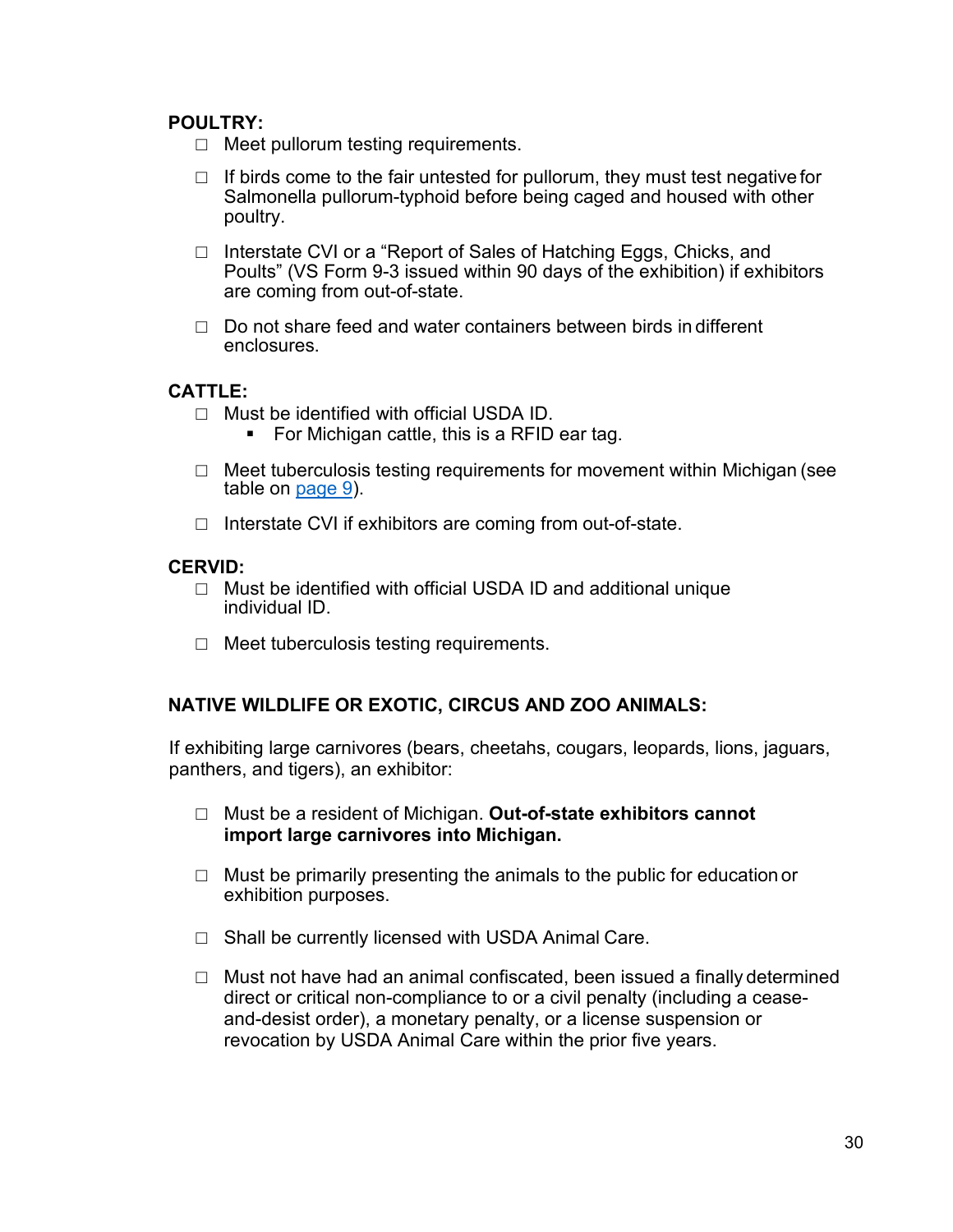- $\Box$  Shall not sell large carnivores in Michigan, unless selling to another exhibitor licensed with USDA Animal Care.
- $\Box$  Shall care for animals in accordance with the Animal Welfare Act.
- $\Box$  The public cannot have direct physical contact with large carnivores, under 20 weeks of age, such as touching, petting, or holding the animals to have photographs taken. Additionally, large carnivores over 20 weeks of age, shall be further confined as to not pose a risk of harming the public.
	- Exception: Individuals in possession of a bear on March 26, 2013, or acquiring a business that was in possession of a bear on this date, may allow direct contact with bears if the bear is less than 36 weeks of age or weighs 90 pounds or less.
- $\Box$  Interstate CVI if exhibitors are coming from out-of-state.
- $\Box$  Contact MDNR about any animals native to Michigan being imported.
- □ Category A Elephants need proof of negative culture for *M. tuberculosis* via a trunk washing within 12 months prior to importation **and** have the required statement that the animal(s) has/have not been exposed to or treated for *M. tuberculosis* and have never tested positive on the DPP test.
	- Category B & C Elephants: Contact MDARD AID at 800-292- 3939.

#### **OTHER ANIMAL EXHIBITS:**

- □ Interstate CVI if coming from out-of-state.
- $\Box$  Petting zoo and rodeo animals must comply with all health and identification regulations.
- □ Equids used in petting zoos, rodeos, or pony rides must have proof of negative tests for EIA (Coggins Test) within the last 12 months.
- $\Box$  Dogs 12 weeks of age or older must be vaccinated against rabies by an accredited veterinarian if coming from out-of-state.
- $\Box$  Ferrets 12 weeks of age or older must be vaccinated against rabies by a veterinarian.
- $\Box$  Ferrets eight weeks of age or older must be currently vaccinated against distemper if coming from out-of-state. Ferrets under six weeks of age must not be imported into Michigan unless imported with their mother.